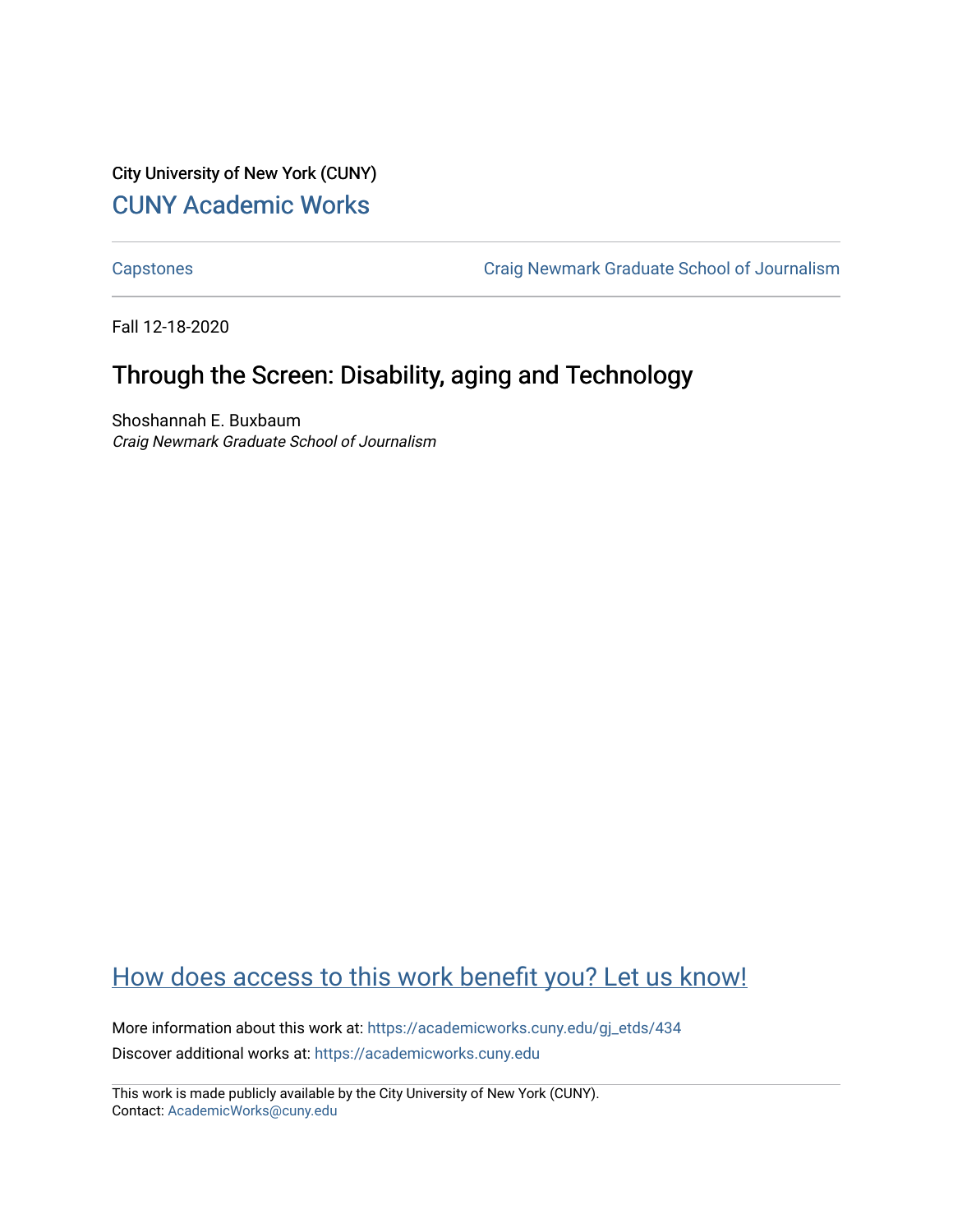# **Through the Screen: Disability, aging and technology**

The Covid-19 pandemic has fundamentally altered what it means to stay connected. These are stories of how technology has shaped the lives of people with disabilities and seniors in Utah.

### **Pandemic Epiphany**

Preston Parrish woke up early one morning and opened his eyes. He kept blinking, but there was no light coming in. He was blind.

His vision had been a little hazy for about a year. But, this was a shock.

"It was first disconcerting, where you know, your whole world comes crashing down, and you don't know what you're gonna do. You're just, like, totally freaking out," said Parrish.

He lost his vision because of diabetes. His doctors thought they might be able to restore his sight. He had several procedures and a surgery to reattach his retinas. It didn't work.

At the time, he was on dialysis awaiting a new kidney. Since he was immunocompromised he limited his interactions. His world became very small.

"It was like I was in a bubble," said Parrish.

Preston went to dialysis several times a week. He made friends with the guy who sat next to him. And that friend kept trying to convince him to get services and start adjusting to his new life. Preston wasn't ready.

"I shined him on and told him, 'No, I don't want to do it, because I was, I was feeling self pity,'" said Parrish.

After 15 years, Preston finally reached out for services. Just a few months before the pandemic started, a technician from the state's division of Services for the Blind and Visually Impaired came to his house. He helped Preston set up a screen reader for his computer called JAWS.

"JAWS will tell you exactly what you're doing when so you really don't need your eyes. All you need are your fingers," said Parrish.

The tech also told Preston about all of the programs the Center offered. Classes on things like braille, navigating with a cane, woodworking and how to do household chores.

"I couldn't believe all of the stuff that was going on and how fluent and efficient he was,"said Parrish. "He was just as blind as I was."

In fact all of the techs from the division are blind.

"It's so critical for blind individuals to be teaching other blind individuals," said Everette Bacon, field services coordinator at Utah's Division of Services for the Blind and Visually Impaired. "So when you actually have blind instructors, like myself and others going out, then, you know, it becomes more real."

It's not just about helping people to set up their tech, said Bacon. It's about showing newly blind people what's possible.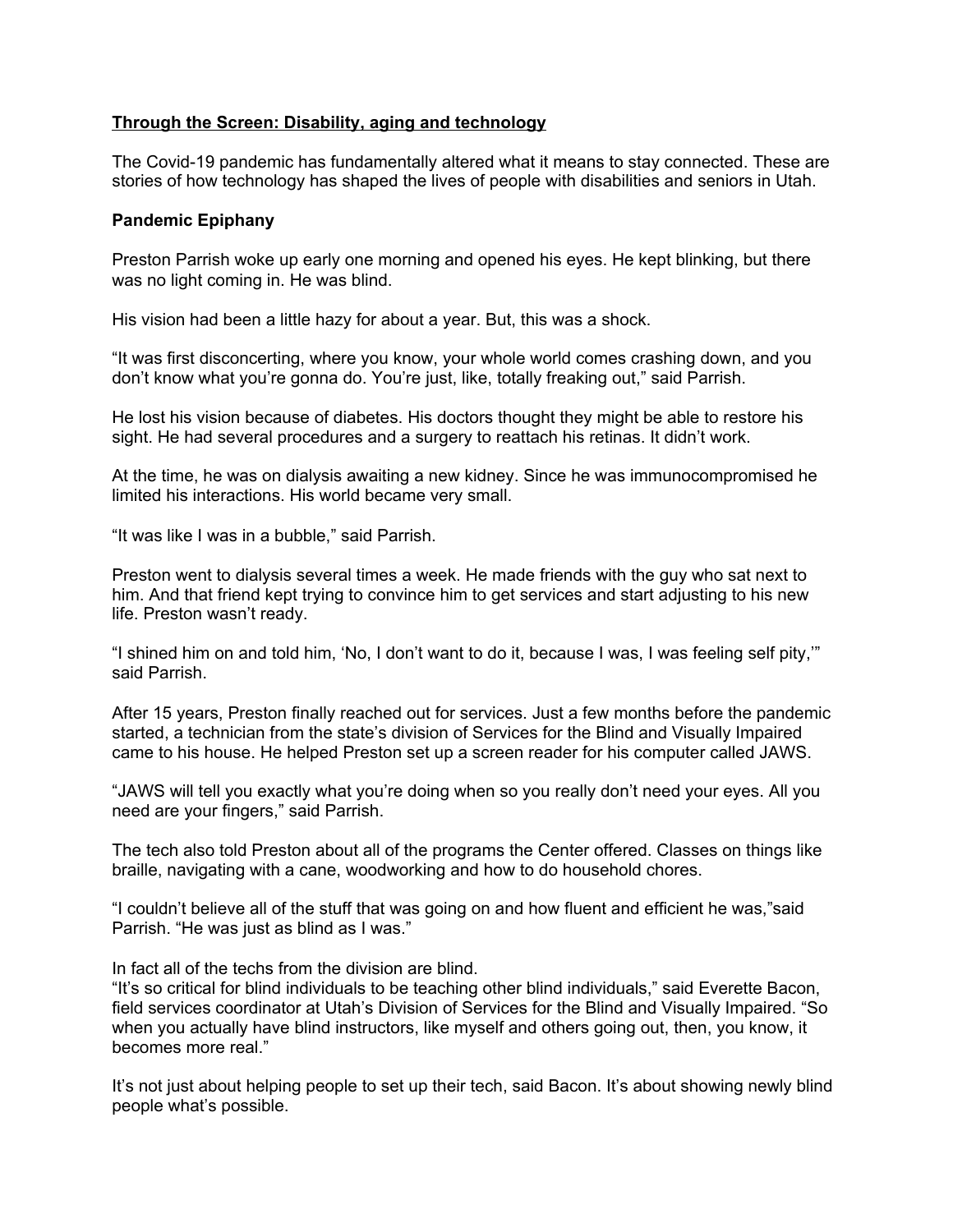"I cook, I grill, I manage the house, pay bills, do all the things that, that anybody else does with sight. But, I just do it a little different way," said Bacon, who's been completely blind for about 10 years.

Once the pandemic started the center was closed and service techs weren't going into people's homes. They had one on one virtual sessions. The center also started hosting daily zoom meetings.

"It was like every day I would look forward to it. I would just go down and find a nice, comfortable place and then wait until one o'clock before the zoom classes started," said Parrish.

The meetings were ostensibly about tech troubleshooting. For Parrish though, it was really about getting to know other blind people.

"I'm asking questions that I thought I couldn't be," said Parrish. "I would never ask anyone like, 'have you ever been out of the country?' Of course, I've been out of the country. I've been to Germany and Mexico! And my jaw's like, dropping — 'you're blind and you went out of the country!'"

The fact that Parrish couldn't actually go do any of these new things right away didn't get him down.

"You know how people are saying that, they don't know what they're going to do, having to stay inside and, and for so long without doing anything? Yeah, I've already adjusted to that," said Parrish.

Preston's in the process of transforming his house into a smart home. It's the little things that make a big difference.

"I used to leave my TV on because whenever, whatever, program was on I would know what time it was," said Parrish. "Now, all I have to do is just go, 'hey Google, what time is it?'" said Parrish.

It was connecting with other blind people, even remotely, that made him understand what's possible.

"If you have communication with other blind people, then, you know, one, one person with information, can, can open the eyes of many," said Parrish.

For newly blind people, accepting that their lives will be different is the hardest part, said Bacon.

"As much as technology is a wonderful thing," said Bacon. "Until you kind of come to that emotional understanding and acceptance. All that technology is just wasted."

### **Advocating Virtually**

Kelly Holt lives in Price and is a speaker with the Advocates as Leaders Speakers Network. Before the pandemic she traveled across the state of Utah to educate others about the experiences of people with disabilities. Now, she's adapted to presenting remotely.

*I was born with a trauma, traumatic brain injury.*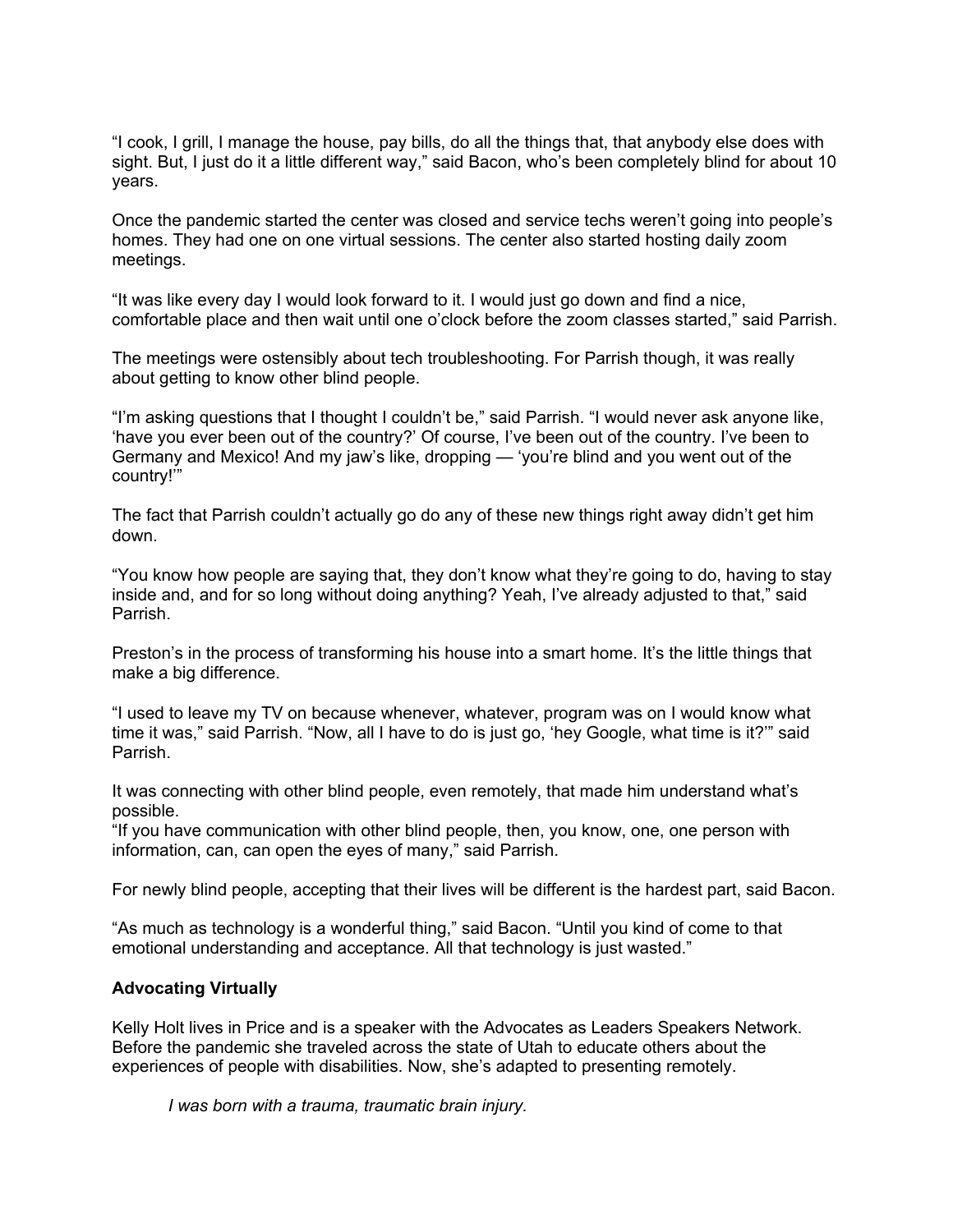*Doing the presentation online, it's harder for me and I don't feel as connected to the audience. And I don't think my message comes across as well or as calmly and it is harder for people to understand me.*

*I miss traveling and seeing people. I feel lonely and I do FaceTime and zoom with, with family and friends. But, I miss the hugs and kisses.*

*If I didn't have technology, I know my life will be very boring.*

### **Pitfalls and Promise of Remote Work**

I knew that zoom didn't work well for Katie Lynn Adams-Anderton because the program doesn't automatically generate live captions. We had talked about it at length. And I still forgot. I sent her a zoom invite for our interview. I felt stupid. She was gracious.

"It's okay. It happens all the time," she told me.

We ended up using Google Meet instead — it has built in captions. That's key for Adams-Anderton because she has auditory processing disorder and also has hearing loss. Now that virtual meetings are the norm, zoom has become ubiquitous.

"So the biggest challenge is like zoom does not offer captions readily available. Most of the time organizations have to either pay, or the worst of all things, you have to have someone there typing for you," said Adams-Anderton.

When Adams-Anderton said typing for you, she doesn't mean professional closed captioning. She means a generous coworker furiously trying to type what everyone's saying in real time. Since we spoke, zoom has rolled out live captioning for some types of accounts. There are also free professional captioning services that you can add on to zoom. The problem is that most people don't even think about it.

"I think it's genuinely like, just a forgetfulness of just like, how wide spectrum of people need captions. Because like, I'm not deaf," said Adams-Anderton. "So, I think a lot of times people think, because I can mildly hear, I should be able to, like, understand, mostly. And it's like, no, that's, that's not how this works."

In elementary school Adams-Anderton had severe ear infections. She had several surgeries and tubes put in her ears. She didn't hear at all from first through third grades.

"Because I didn't hear through those very important times," said Adams-Anderton. "I don't hear correctly."

She had surgery to graft a new eardrum to repair the damage from the infections and she did eventually regain some of her hearing. She continues to experience the symptoms of auditory processing disorder.

"When people are talking at times, if I can't comprehend what they're saying. It basically sounds like the peanuts, parents, the muffled-ness. And I have no idea what's going on," said Adams-Anderton.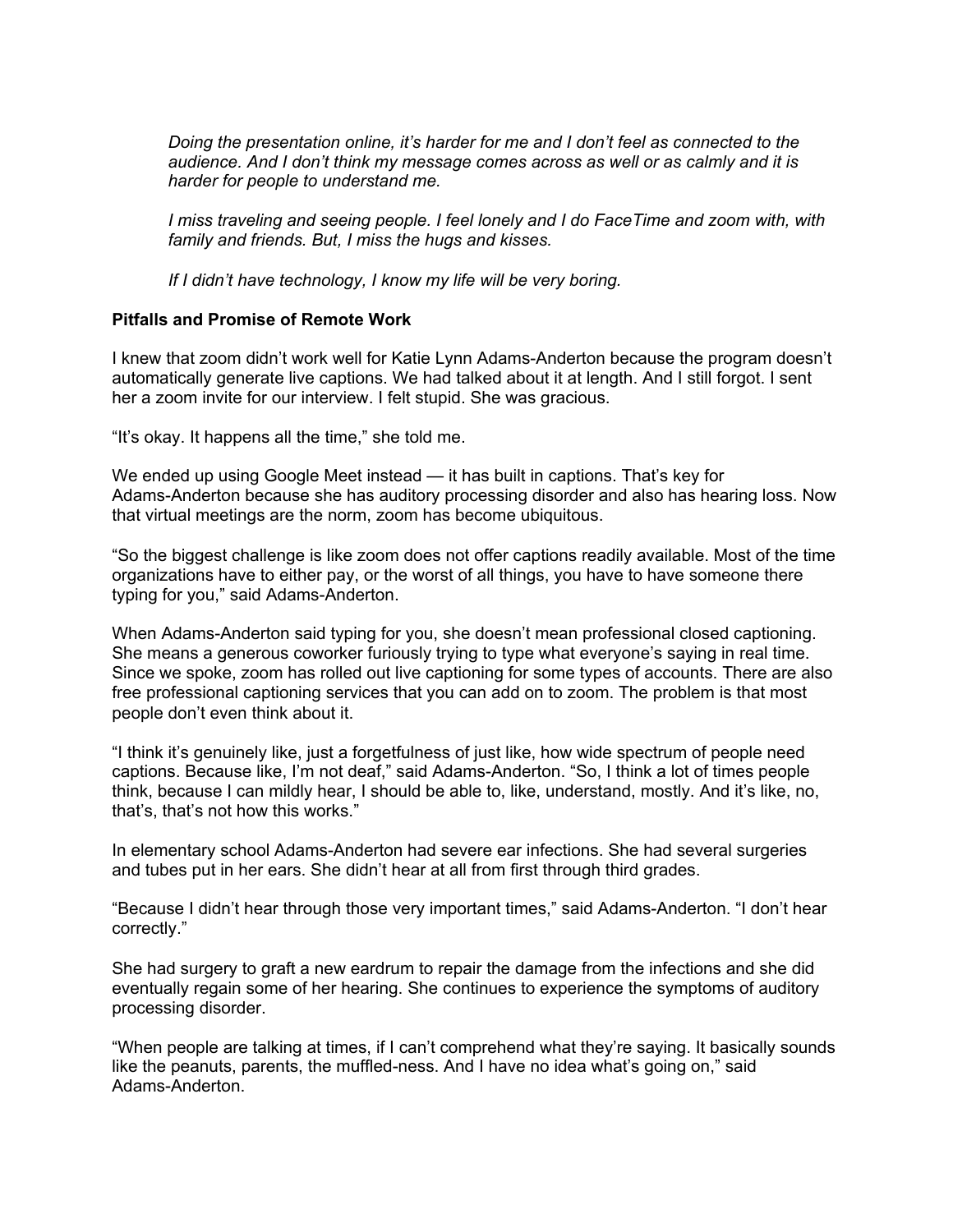Adams-Anderton has been hesitant to disclose her disability, and ask for accommodations, especially at work.

"Sometimes people will think, sometimes, less of me, because I'm having to have these conversations. It becomes like this, like, weight of like, Is it worth it? Is it worth it to say something and say, I need captions?" said Adams-Anderton.

It's common for people with disabilities to face workplace discrimination, said Sachin Pavithran, executive director of the United States Access Board.

"There's this ideology that people with disabilities are not as productive," said Pavithran.

But, it's the stigma around asking for tech accommodations that's actually making Katie Lynn less productive because she is constantly looking for time-consuming work-arounds. She's the vice president for compliance for a background screening company in Draper.

She recently went to a virtual work conference and there weren't any captions.

"I rewatched the conference two to three times per session, just so that I could capture it all," said Adams-Anderton.

If she were in-person she could have asked the person next to her if she didn't catch something or she would have gone up to the presenter afterwards. That's a lot harder on zoom when everyone disappears the instant the meeting is over.

The virtual office work has created new challenges for Adams-Anderton, but for many people with disabilities remote work might actually expand employment opportunities.

"These are platforms, who, you know, people with disabilities have been advocating for, for a long time. Now, suddenly when everyone else kind of got forced to use this platform. All of sudden it's like, 'Wow! This is amazing. We should do this!'" said Pavithran of the United State Access Board.

Pavithran is blind. He's thrilled that remote meetings are now the norm. He acknowledges that his job is more accommodating than most. Still, going to in-person meetings was a logistical challenge — a combination of taking publicly funded shuttles that ran infrequently and shelling out for an uber to his final location.

"I've got to meetings, and I'm standing in the hallway for like, a half an hour, 45 minutes, because there's really no other place for me to sit and wait," said Pavithran. "It's hard to explore when you're blind person, when you're by yourself."

Transportation remains one of the biggest barriers to employment for people with disabilities, said Sachin. Just under 50% of people with disabilities in Utah have jobs at all, according to census data from 2018.

Now that employers have been forced to adapt to remote work there may be a lasting impact.

"I think because the mindset is shifting, there's going to be more opportunities for people with disabilities to apply for jobs that they might have not considered to apply for," said Pavithran.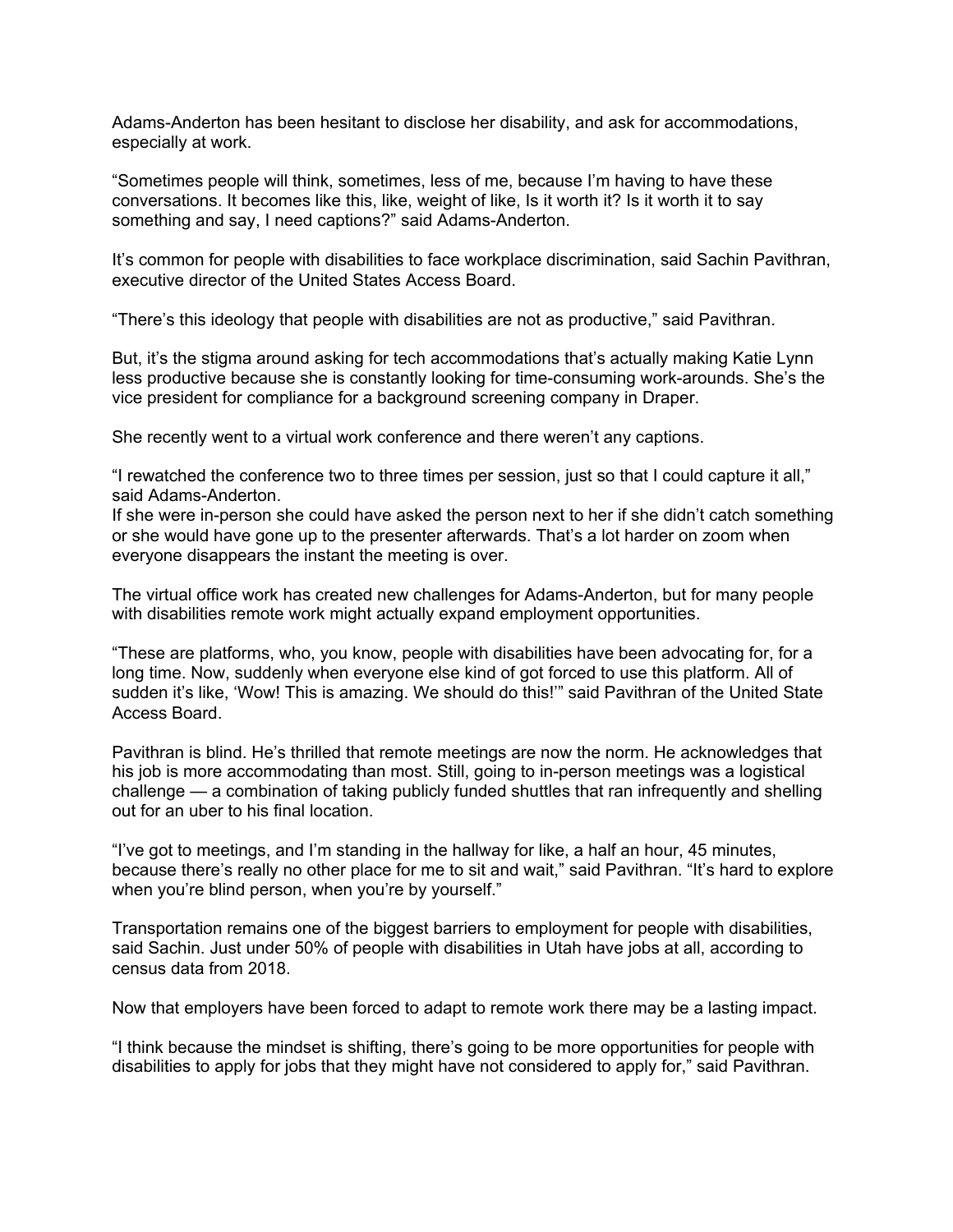It's still too early to know if there will be a permanent change. Adams-Anderton hopes that this moment might provide an opening for people with disabilities to be part of the conversation.

"I feel like at times, these decisions are being made by people who don't understand what, like, the other side of the coin is like," said Adams-Anderton. "So I just think it's important to get members of this specific community who might be affected, and just be able to help them in a way that's beneficial, so everyone has equal opportunity."

# **In Good Faith**

Amber Orvin is a speaker with the Advocates as Speakers Network and lives in Hurricane with her dog Tiger Lilly. She's grateful to have technology to connect with friends and family. But, technology can't quite replicate the energy of being together physically.

*My disability is that I'm born with ectrodactyly-ectodermal dysplasia, bilateral cleft chin, cleft lip and palate, or for short name of it is EEC.*

*I'm born and raised in the LDS Church and the primary secretary and midsingles ward representative in my ward. I haven't done any of my church callings because of COVID-19.*

*Before it closed down, I was a volunteer as a cashier in my temple serving others, it was the highlight of my whole week.*

*Not being able to be together as ward members and hug each other, see each other, face to face is hard.*

*That was my happy place. And it still is even if I can't go right now.*

### **Digital Transition**

Nita Budo, 80, recently got hooked up to the internet for the first time

"I never thought this would ever happen," said Budo, a Price resident.

Budo attends virtual programs run by Active Reentry, an organization that provides services for people with disabilities living independently in the mostly rural Eastern part of the state.

Within two weeks after some counties issued stay at home orders in mid-March, Chris Haycock, Active Reentry's community integration and youth coordinator, had a slate of virtual programs up and running. There were support groups for kids and adults, cooking classes, virtual visits to museums, zoos, and even to the US Capitol.

"I never once thought that we would be using Zoom to provide services at all," said Haycock. There was one issue: many of their clients couldn't get online.

"Our big focus was to find those consumers that didn't have anything right then and there," said Haycock.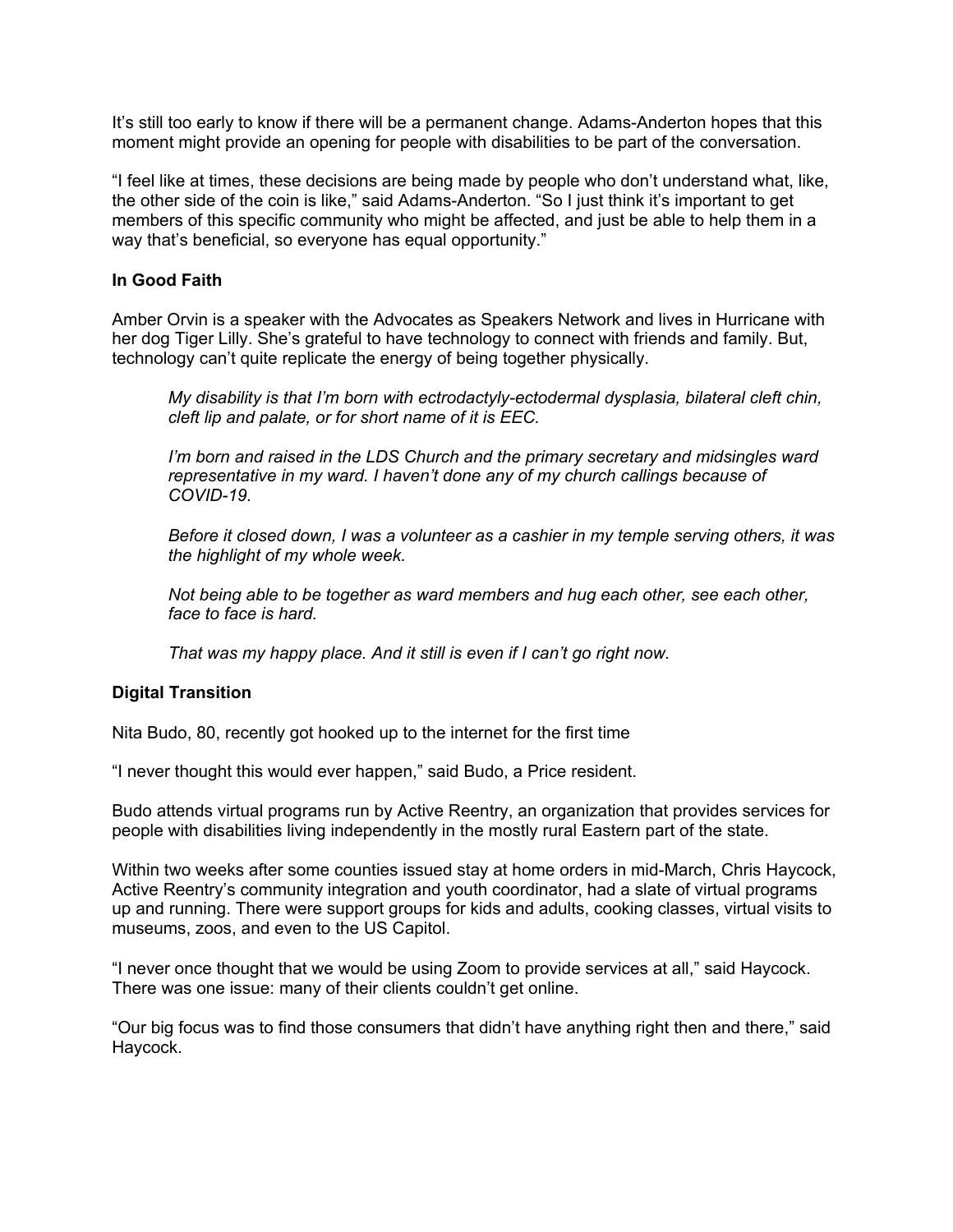Active Reentry purchased 24 tablets to give to their clients and they've connected about a half dozen to the internet so far. The money came from the CARES Act. The next step was training folks on how to use their new tech.

"We had a program, to, where we were on the tablet, and they showed us how to go through everything too. But you know what, when your mind can't hold all this information, you've got to do it more than once," said Budo.

Chris and his team were there to guide her through the process. "I think this is probably why I enjoyed the tablet. Because if somebody didn't have patience with you, then you would not want to participate," said Budo.

It's important for people with disabilities to remain connected to their peers, said Haycock.

"If you're not connected to other people then I says, you can go into depression or, or feel loneliness and such like that. So I says, this is, this is a good program to be on," said Budo.

Arven Hansen also just got on the internet for the very first time. He was born with a cognitive disability. Hansen has been going to Active Reentry programs for the past twenty years. But, they're not quite the same virtually.

"This is better than nothing," said Hansen. "I'm kind of a social person. That's what's been hard about the whole thing is that you can't interact with people like you should.

For Hansen, the most important part of the programs before the pandemic was socializing. "You meet friends for life," he said.

Arven Hansen and Chris Haycock first met 12 years ago, when Haycock first started working for Active Reentry. They have become close over the years. It's like that for most of Chris' other clients too.

"We're their support system. And a lot of them, they probably view us as family, they feel comfortable. We've had that connection with them for years," said Haycock.

Hansen isn't sure if he'll keep using the internet after the pandemic is over. As for Budo, she's hooked. She loves the cooking classes that Active Reentry offers, which got her looking online for new recipes.

"I started into this plant-based foods. I was looking at soups and I was looking how to make rice," said Budo. "I says, it was a lot of fun to thumb through it."

She's even thinking about buying a smartphone to do video calls with her children and grandchildren. And if she does, Chris will be there to help her set it up.

## **Small Tech**

Jordan Snell, 27, is studying technology and engineering education at Utah State University. He's interested in the small machines we often take for granted. He has a side business fixing them.

*So, I fix lawn mowers, leaf blowers, weed eaters, snow blowers this time of year.*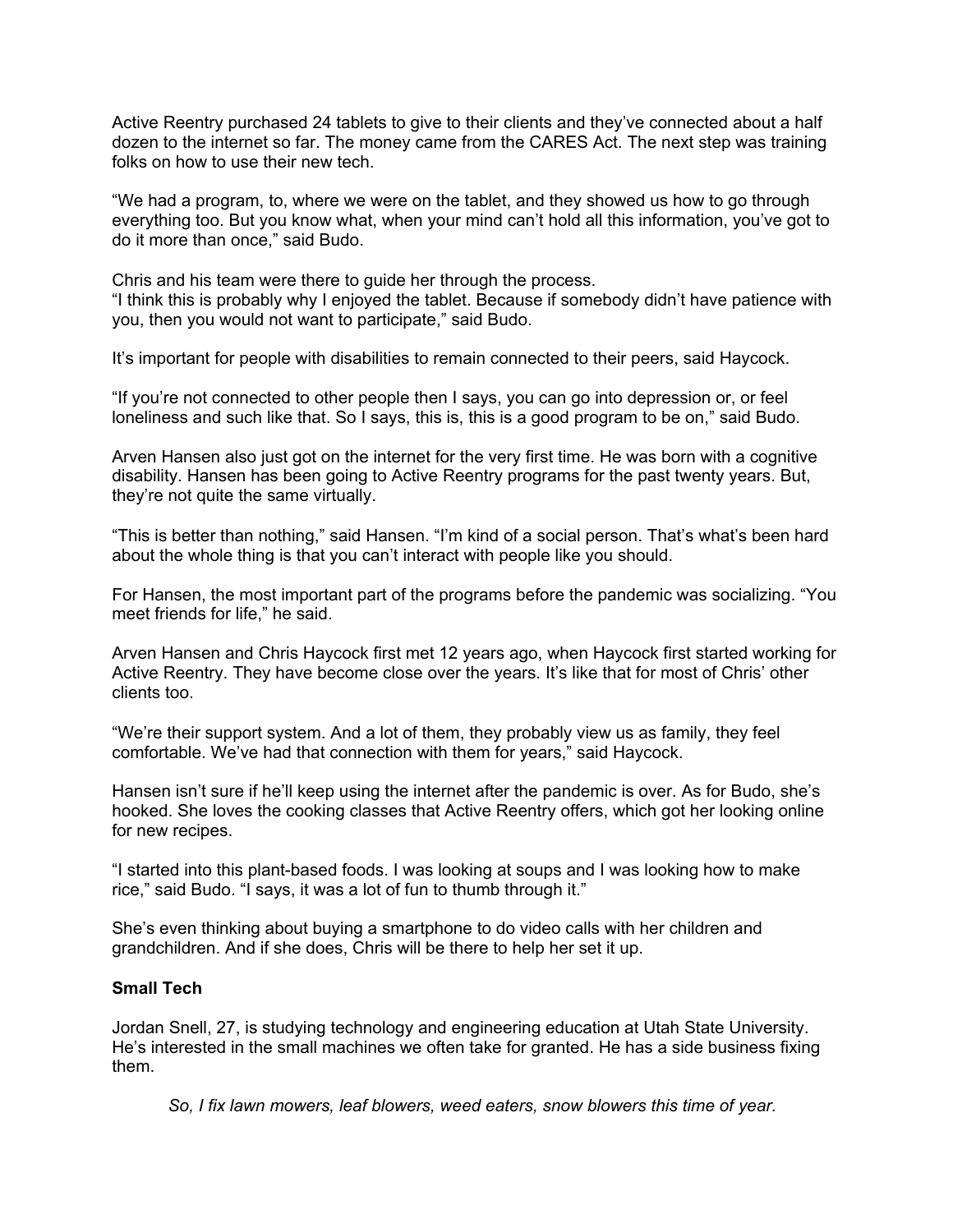*I'm kind of an oxymoron. I have cerebral palsy. I have terrible dexterity. But I love nothing more than working with and using my hands and figuring out how things work and why they're not working.*

*Because of the pandemic, I only did a few jobs in the summer for established clients. It was, it was quite the financial hit over the summer.*

*My wife also has cerebral palsy, she's actually a quadriplegic which means she's in a power wheelchair.*

*And that's the other reason I've had to be careful is because of her quadriplegia. She's at a much higher risk for complications if she did get COVID-19.*

Back when I was single and it was just me I'd probably say whatever if I get it I get it, but *if she gets it It wouldn't be good.*

#### **Pick Up and Knit**

Someone couldn't find the meeting ID. A chime rang out as people entered the zoom room, interrupting conversations mid sentence. Everyone was eager to say hello to each other. The knitting group started.

Catherine Sharpsteen, 70, moved the group online in late March. Her writing group had already gone virtual. She realized that zoom was really easy to use. It also helped that she decided to invest in a premium zoom account, with no limit on the length of meetings.

"I just sent out an email and I said, 'Hey, I'm hosting this week, and I'm not going to clean my house. But you know, come anyway,'" said Sharpsteen with a chuckle.

"It's not quite the same. But you know, the difference between canned music and live music, if you are in the room with the music, it enters your body in a different way," said Cheryl Hart, a retired singer and one of the group's longtime members.

One of the small but significant differences about meeting virtually: the snacks.

"We have to bring our own snacks and eat them here and we don't get to share," said Hart. "Because everybody is a really good cook and people bring really honest, good true snacks, not just junk."

Karen Hamilton was the one who originally started the group about eight years ago, after she retired from teaching.

"I've always wanted to know how to knit," said Hamilton. "I thought the best way to do it is start a knitting group, and then they could teach me." Even though she started the group, Hamilton doesn't think of herself as the leader.

"What I do is, like, I'm one of those instigators," said Hamilton. "I get things started, man, I pull back and just let it go."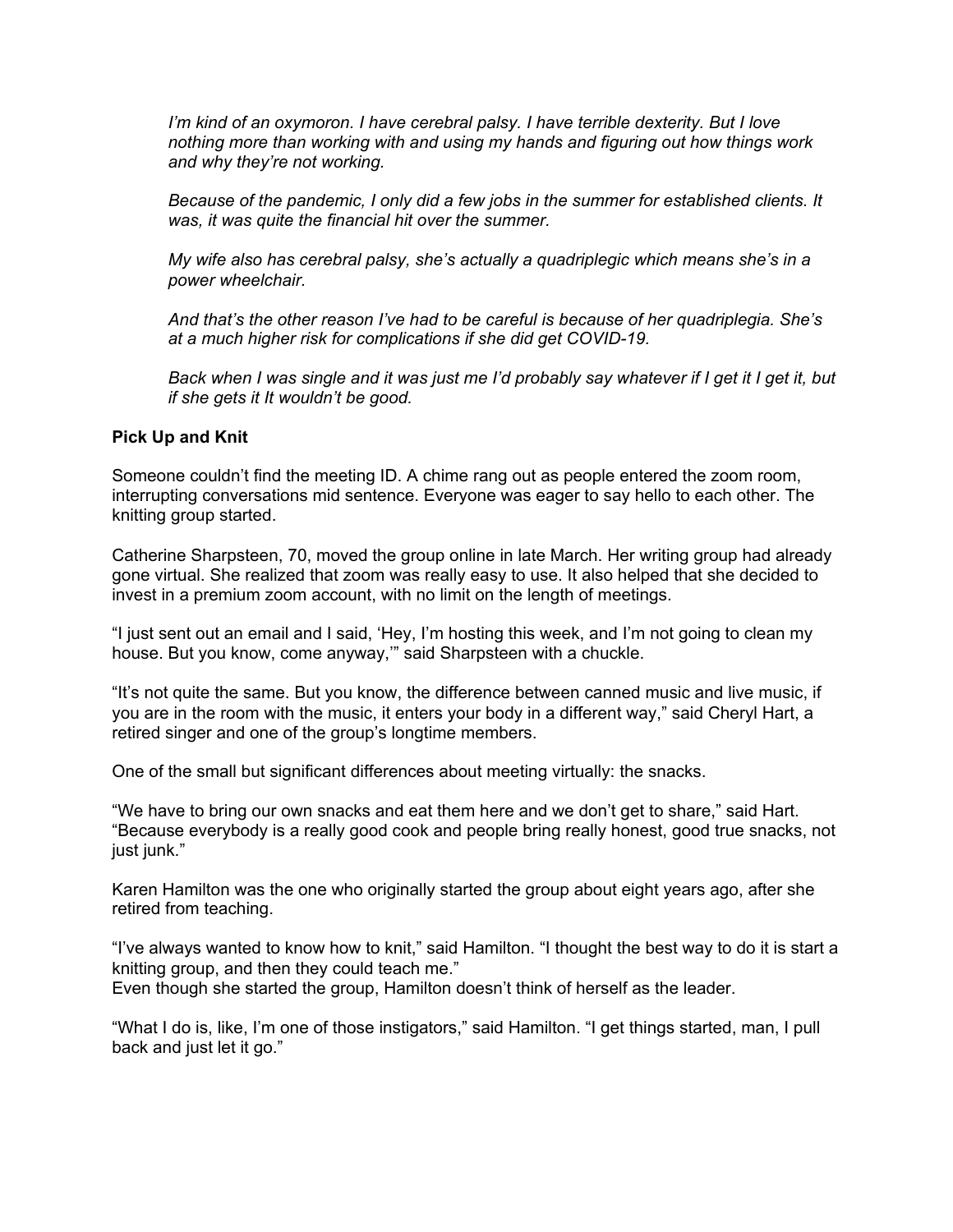You don't even have to know how to knit to be part of the group. All handcrafts are welcome crocheting, embroidery, sewing. When Catherine Sharpsteen first joined the group she wasn't crafting per se. She was using the time to sort her husband's baseball card collection.

"He had gone into the nursing home, and that those cards had to go somewhere," said Sharpsteen.

Her husband had dementia. The group helped her through it as she watched him slip away. Then they supported her when he died about two years ago.

"For me talking is, really, really makes a big difference. If something upsetting has happened to me. I want to talk about it," said Sharpsteen. "I think all of us at one time or another have sort of told our life story to the group. And that's really cathartic. And, you know, it really creates bonds."

The group is a support system for the women as they navigate a new phase in their lives.

"When you are younger and you have a family to deal with and jobs, you don't, I didn't have a cohesive female component to my life. I mean, I had friends and we did things with them. But it wasn't, it wasn't the continuity that I have with these people just wasn't there," said Hart.

The conversation is lively too. At a recent meeting Hart shared this quote from William Seward: "There was always just enough virtue in this republic to save it. Sometimes none to spare."

When the pandemic started Catherine Sharpsteen knew that she needed to find a way for the conversation and the relationships to continue. They needed each other more than ever during the pandemic. The group now meets every week, instead of every other.

"I didn't realize how long this would go on," said Sharpsteen. "But I realized that there would be a psychological need for people to keep in touch."

The group's always been about more than helping each other troubleshoot their projects. But now, it's even more so.

"Most of the time now, we don't even know what each other's working on. Sometimes we'll say, 'Well, what are you working on?' And they'll hold it up," said Hamilton. "But typically, it's more about 'Good to see you.'"

And "good see you" tends to morph into talk about COVID-19. "We're really scared of this. My husband and I are very, very afraid," said Hamilton. "You know, most of us have compromising medical stuff. So, it's, it is a big deal."

Cheryl Hart's husband Steve recently recovered from renal carcinoma. She has asthma. If she contracts the virus, she's worried that she'll die.

"So, I internalize the stress. Being able to meet with my friends on zoom lessons that anxiety," said Hart.

And right now there's a lot to be anxious about.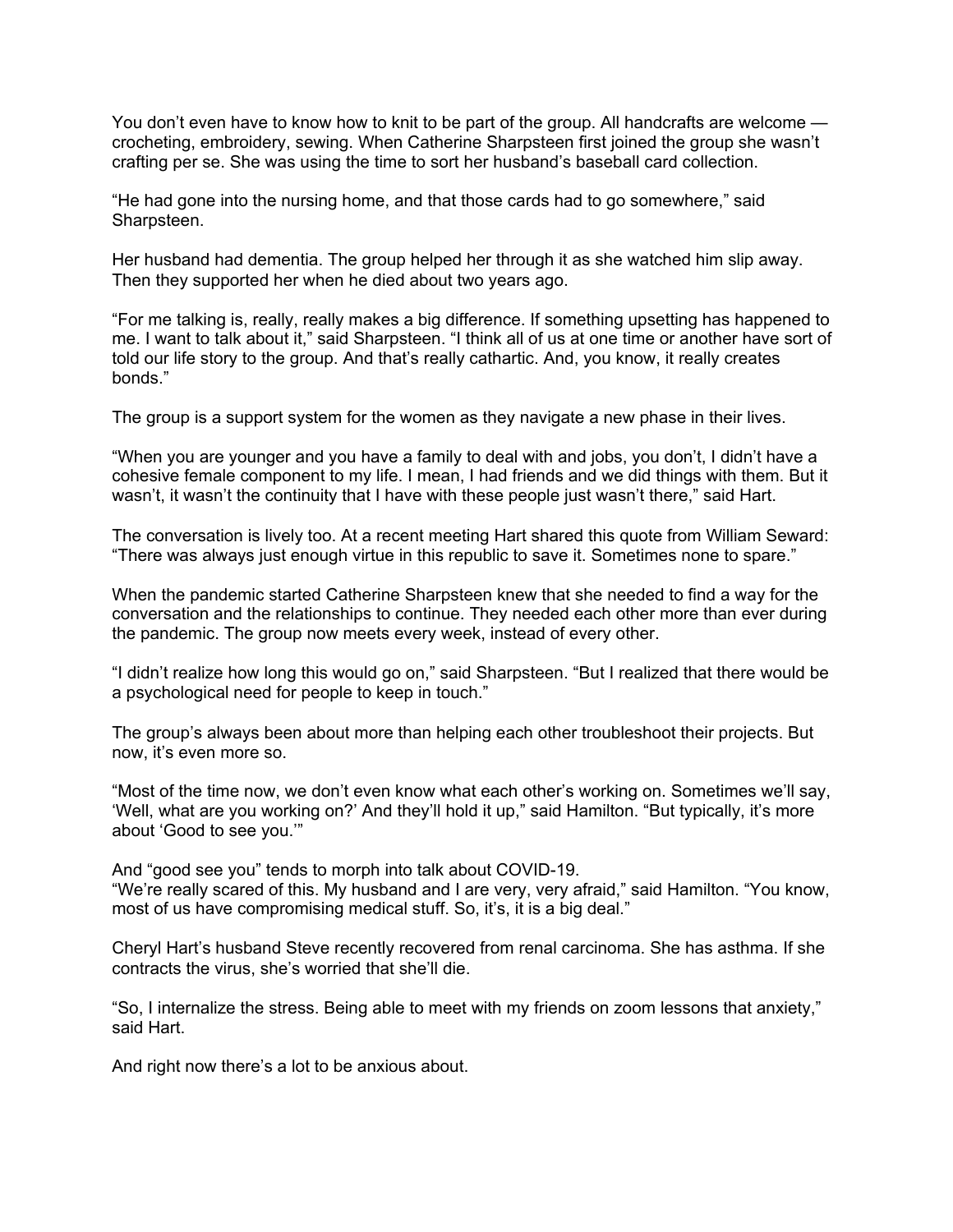"So, what can you do? You can despair, you can say I can't control anything, this is horrible. I'm just gonna sit in my chair, never gonna do anything. Or you can take care of the people immediately around you," said Hart.

# **Audio Transcript:**

*Twinkly ambient Music fades in*

**Jordan Snell:** I'm kind of an oxymoron.

**Nita Budo:** I am 80 years old. So this is all new to me.

**Preston Parrish:** And I go, "you do what?"

**Kelly Holt:** I do facetime and zoom. But, I miss the hugs and kisses.

*Twinkly ambient music continues*

**Shoshannah Buxbaum**: I'm Shoshannah Buxbaum. In this half hour we'll be listening to people with disabilities and seniors across the state. Listening to stories of how technology has shaped their lives during the pandemic. From getting hooked up to the internet for the first time, to the hurdles and expanded opportunities of remote work. We'll be focusing on technology as a connector. And its renewed importance during a time when in-person communication is more limited than ever.

*Twinkly ambient music continues*

**Shoshannah Buxbaum**: During the confusion and isolation of the early days of the pandemic, one man actually started to imagine a new life that he never thought was possible.

*Twinkly ambient music fades out*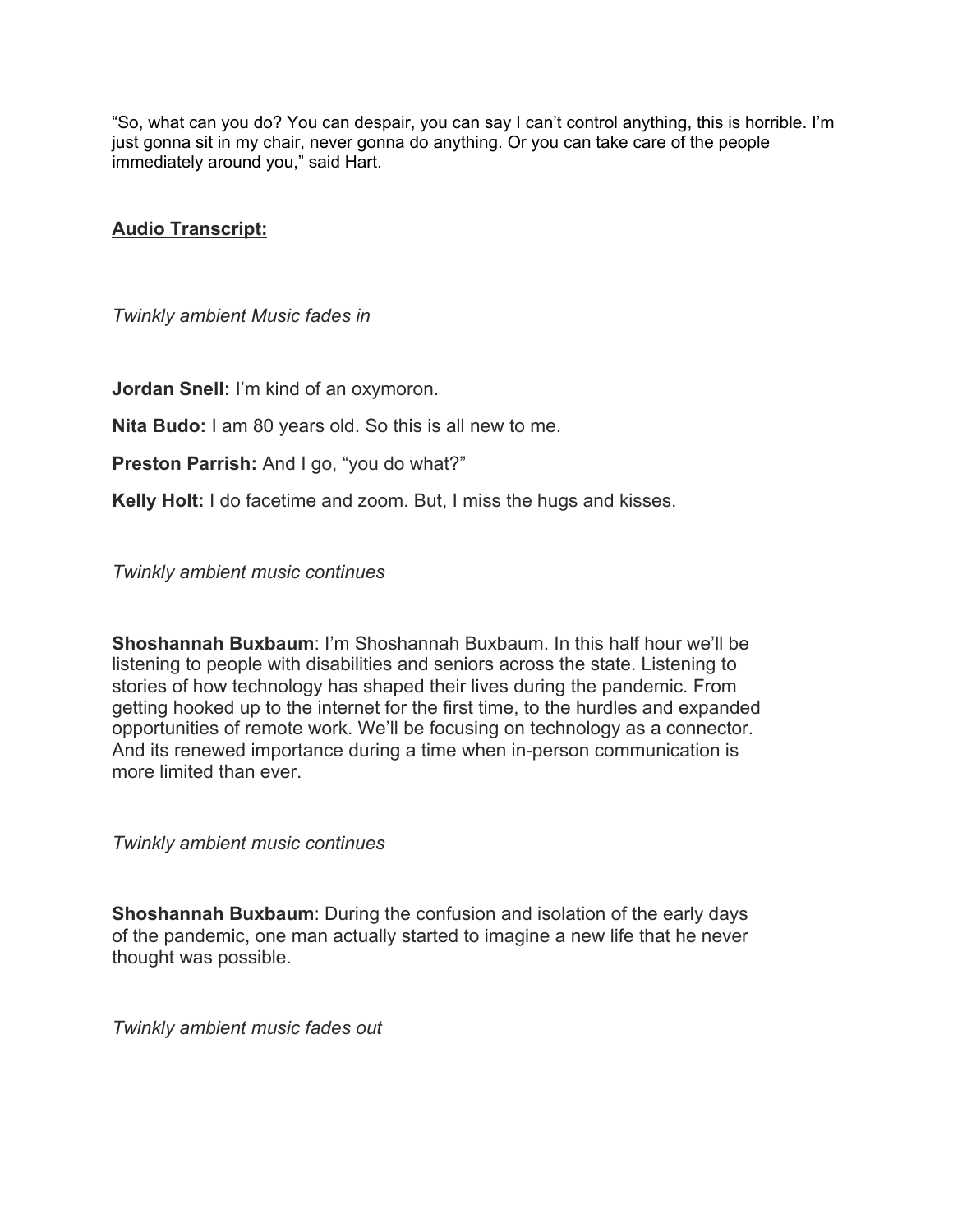**Preston Parrish:** I was laying in my bed and I woke up. And once I opened my eyes and I started to blink. Because, you know, when you're blinking and there's no light coming through.

**Shoshannah Buxbaum**: Preston Parrish lost his vision suddenly in 2005. And while his vision had been a little hazy for about a year. This was a shock.

**Preston Parrish:** It was first, disconcerting, where you know, your whole world comes crashing down, and you don't know what you're gonna do. You're just like, totally freaking out.

**Shoshannah Buxbaum:** He lost his vision because of diabetes. His doctors thought they might be able to restore his vision. He had several procedures. And a surgery to reattach his retinas. But, it didn't work. He was also undergoing dialysis at the time. And his world became very small.

**Preston Parrish:** It was like I was in a bubble.

**Shoshannah Buxbaum:** Preston went to dialysis three times a week. He made friends with the guy who sat next to him. And that friend kept trying to convince him to get services and start adjusting to his new life. But Preston wasn't ready.

**Preston Parrish:** I shined him on and told him, "No, I don't want to do it." Because I was, I was feeling self pity.

**Preston Parrish:** It took him 15 years. But finally, a few months before the pandemic Preston reached out for services. A technician from the state's division of Services for the Blind and Visually Impaired came to his house. He helped Preston set up a screen reader for his computer. It's called JAWS.

**Preston Parrish:** JAWS will tell you exactly what you're doing. So you really don't need your eyes. All you need are your fingers.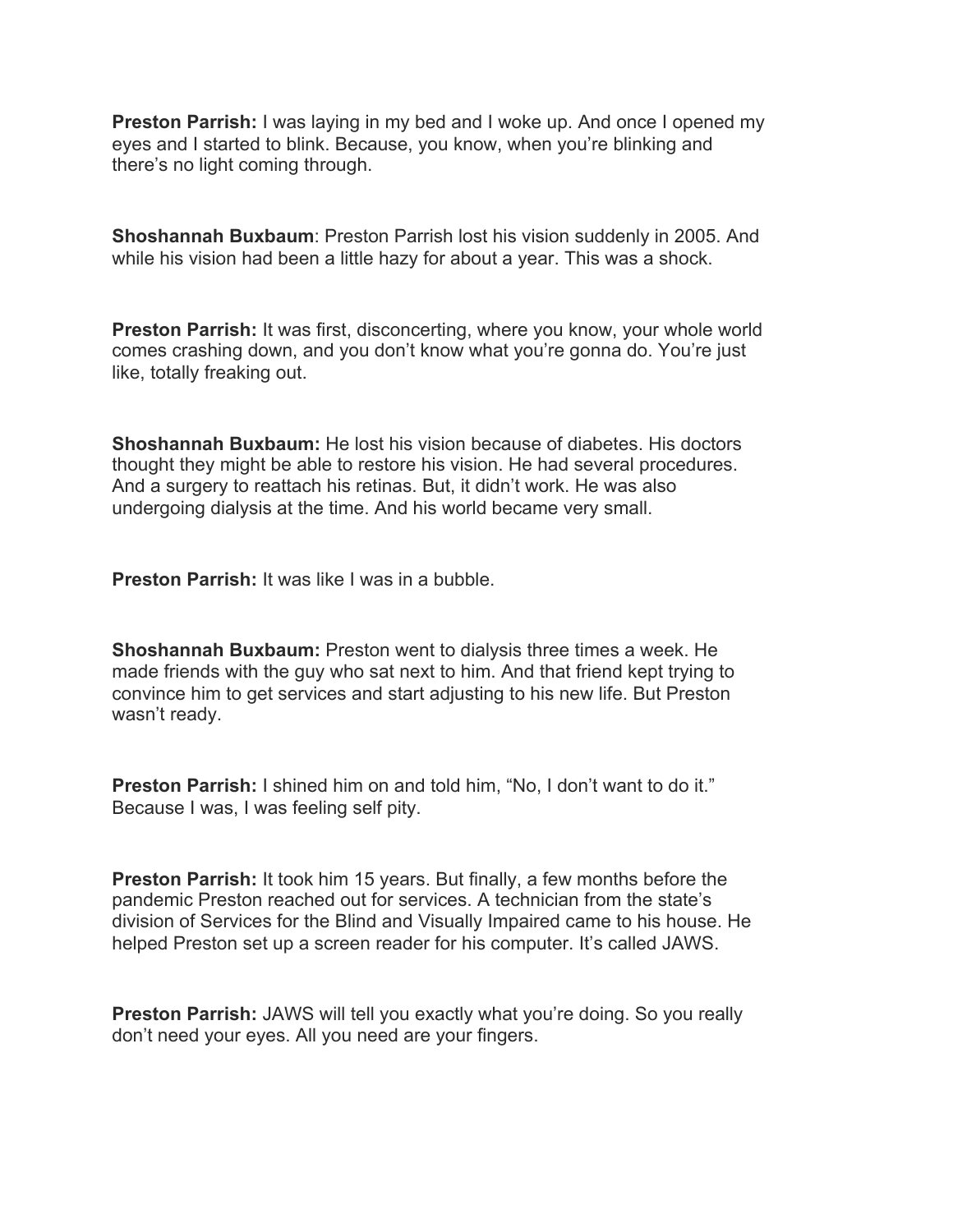**Shoshannah Buxbaum:** The tech also told Preston about all of the programs the center offered. Classes on things like braille, navigating with a cane, woodworking, how to do household chores.

**Preston Parrish:** And I couldn't believe all of the stuff that was going on and how fluent and efficient he was. He was, he was just as blind as I was.

**Shoshannah Buxbaum:** In fact, all of the techs from the division are blind.

**Everette Bacon:** It's so critical for blind individuals to be teaching other blind individuals. When you actually have blind instructors, like myself and others, going out, then, you know, it becomes more real.

**Shoshannah Buxbaum:** That's Everette Bacon. He manages the team of specialists who go into blind people's homes across the state. And it's not just about helping people to set up their tech. It's about showing newly blind people what's possible. Everette's been completely blind for about 10 years now.

**Everett Bacon:** I cook, I grill, I manage the house, pay bills, do all the things that, that anybody else does with sight. But, I just do it a little different way.

**Shoshannah Buxbaum:** Once the pandemic started the center was closed. And service techs weren't going into people's homes. They still had one on one virtual sessions. But, they also started hosting daily zoom meetings.

**Preston Parrish:** It was like every day I would look forward to it. I would just go down and find a nice, comfortable place and then wait until one o'clock before the zoom classes started.

**Shoshannah Buxbaum:** They talked about tech troubleshooting, sure. But for Preston, it was about a lot more than that.

**Preston Parrish:** I'm asking questions that I thought I couldn't be. I would never ask anyone like, "have you ever been out of the country?" Of course, I've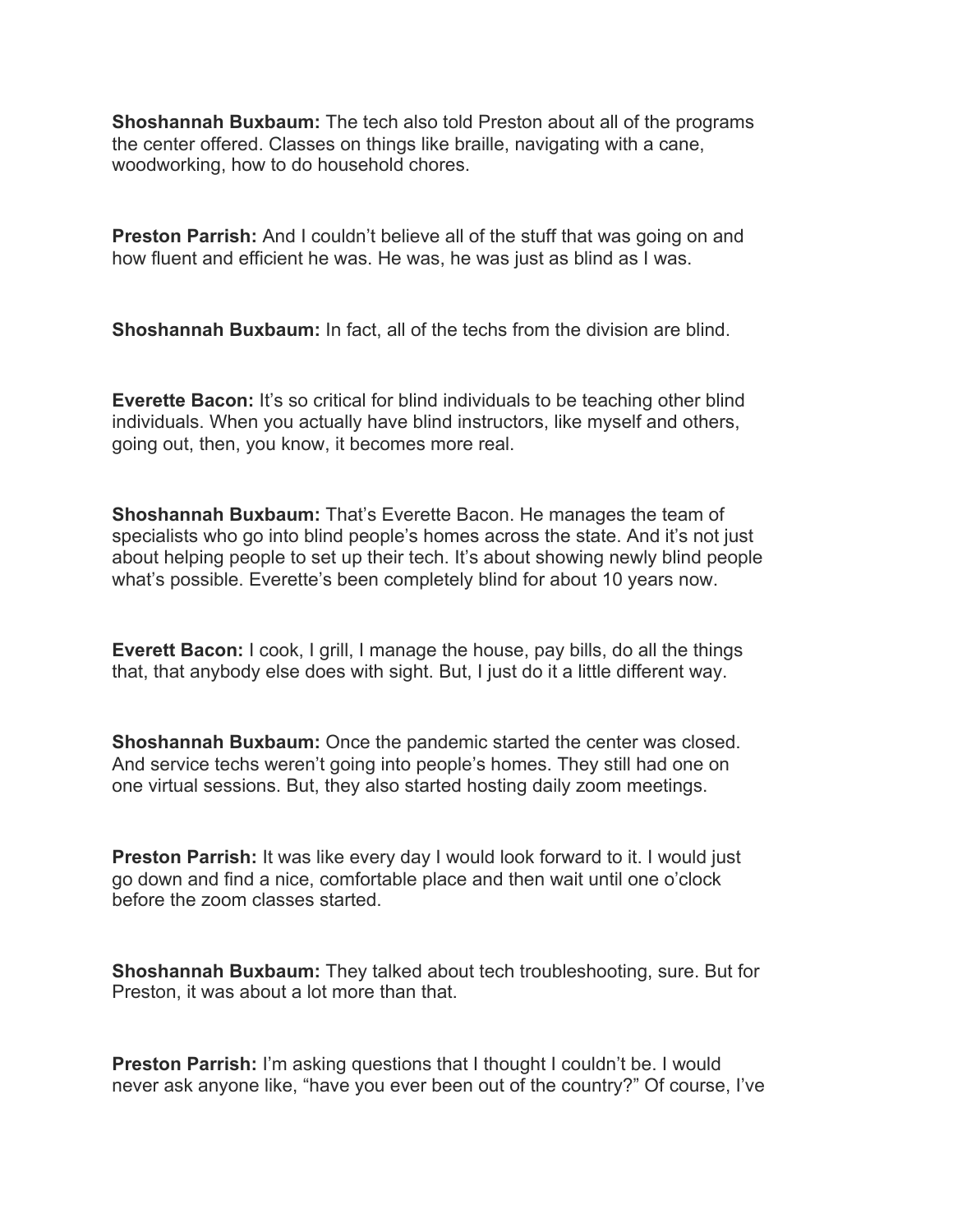been out of the country. I've been to Germany and Mexico! And my jaw's, like, dropping — "You're blind and you went out of the country!"

**Shoshannah Buxbaum:** But the fact that Preston couldn't actually go do any of these new things right away. Well, that didn't get him down.

**Preston Parrish:** So, you know how people are saying that, they don't know what they're going to do, having to stay inside and, and for so long without doing anything. Yeah, I've already adjusted to that.

**Shoshannah Buxbaum:** And now, he's making his home work for him. Preston's in the process of transforming his house into a smart home. It's little things that make a big difference.

**Preston Parrish:** I used to leave my TV on because whatever, whatever, program was on I would know what time it was. Now, all I have to do is just know hey, Google, what time is it?

**Shoshannah Buxbaum:** And it was connecting with other blind people, even remotely, that made him understand what's possible.

**Preston Parrish:** If you have communication with other blind people, then, you know, one, one person with information, can, can open the eyes of many.

**Shoshannah Buxbaum:** Bacon says that for newly blind people, accepting that their lives will be different — is the hardest part.

**Everette Bacon:** As much as technology is a wonderful thing. Until you kind of come to that emotional understanding and acceptance. All that technology is just wasted.

*Ambient music fades in*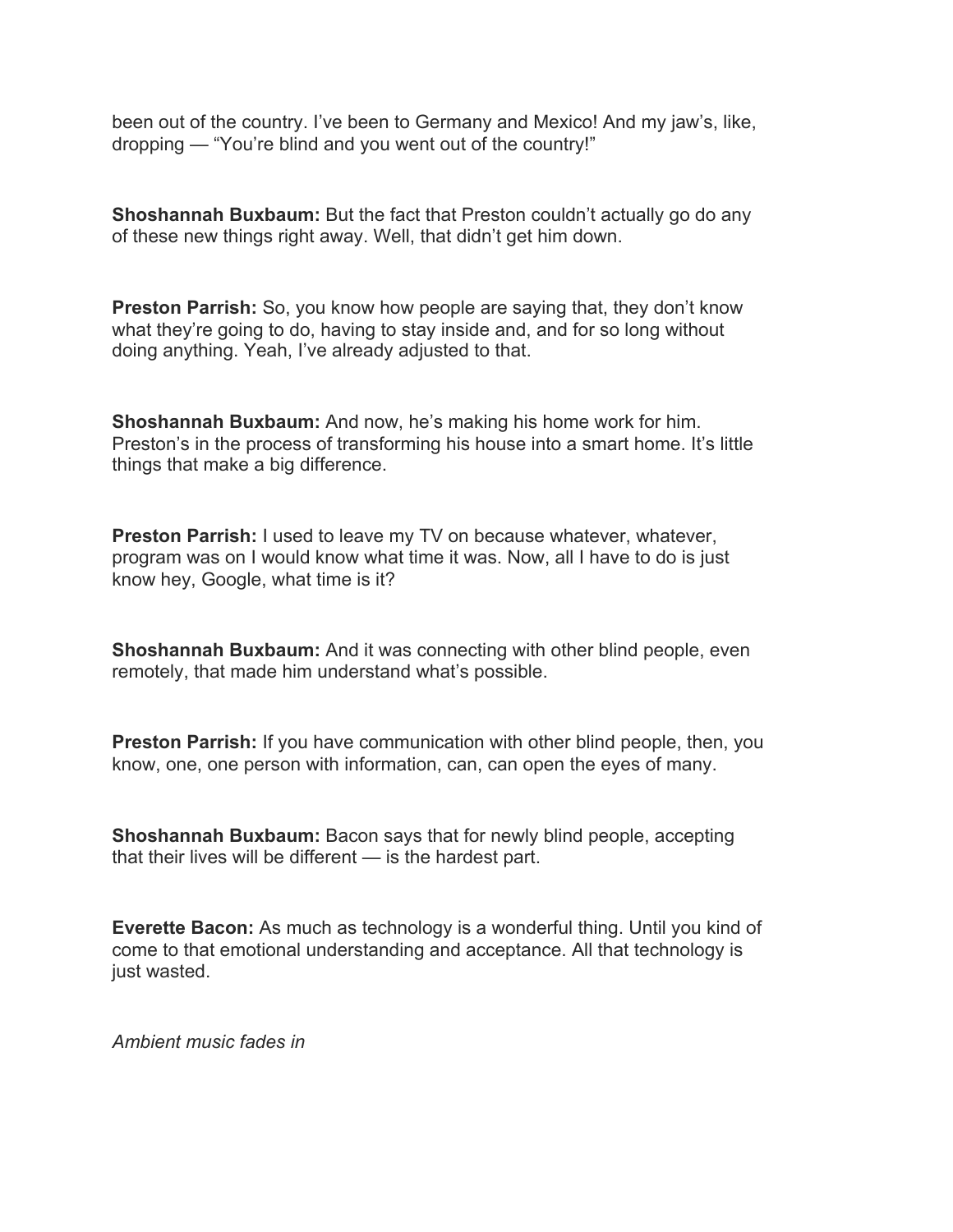**Shoshannah Buxbaum:** That was Everette Bacon from Salt Lake City and Preston Parrish from Layton.

*Ambient music fades out*

**Shoshannah Buxbaum:** Kelly Holt is a speaker with the Advocates as Leaders Speakers Network. Before the pandemic she traveled across the state of Utah to educate others about the experiences of people with disabilities. Now, she's adapted to presenting remotely.

**Kelly Holt:** I was born with a trauma, traumatic brain injury.

**Kelly Holt:** Doing the presentation online, it's harder for me and I don't feel as connected to the audience. And I don't think my message comes across as well or as calmly and it is harder for people to understand me.

**Kelly Holt:** I miss traveling and seeing people. I feel lonely and I do FaceTime and zoom with, with family and friends. But I miss the hugs and kisses.

**Kelly Holt:** If I didn't have technology, I know my life will be very boring.

*Music fades in*

**Shoshannah Buxbaum:** That was Kelly Holt from Price, a speaker with the Advocates as Leaders Speakers Network.

**Shoshannah Buxbaum:** For some people with disabilities, that transition to remote work may even open up new employment opportunities that weren't accessible before. But that rapid shift to a virtual office has also created some new challenges.

*Music fades out*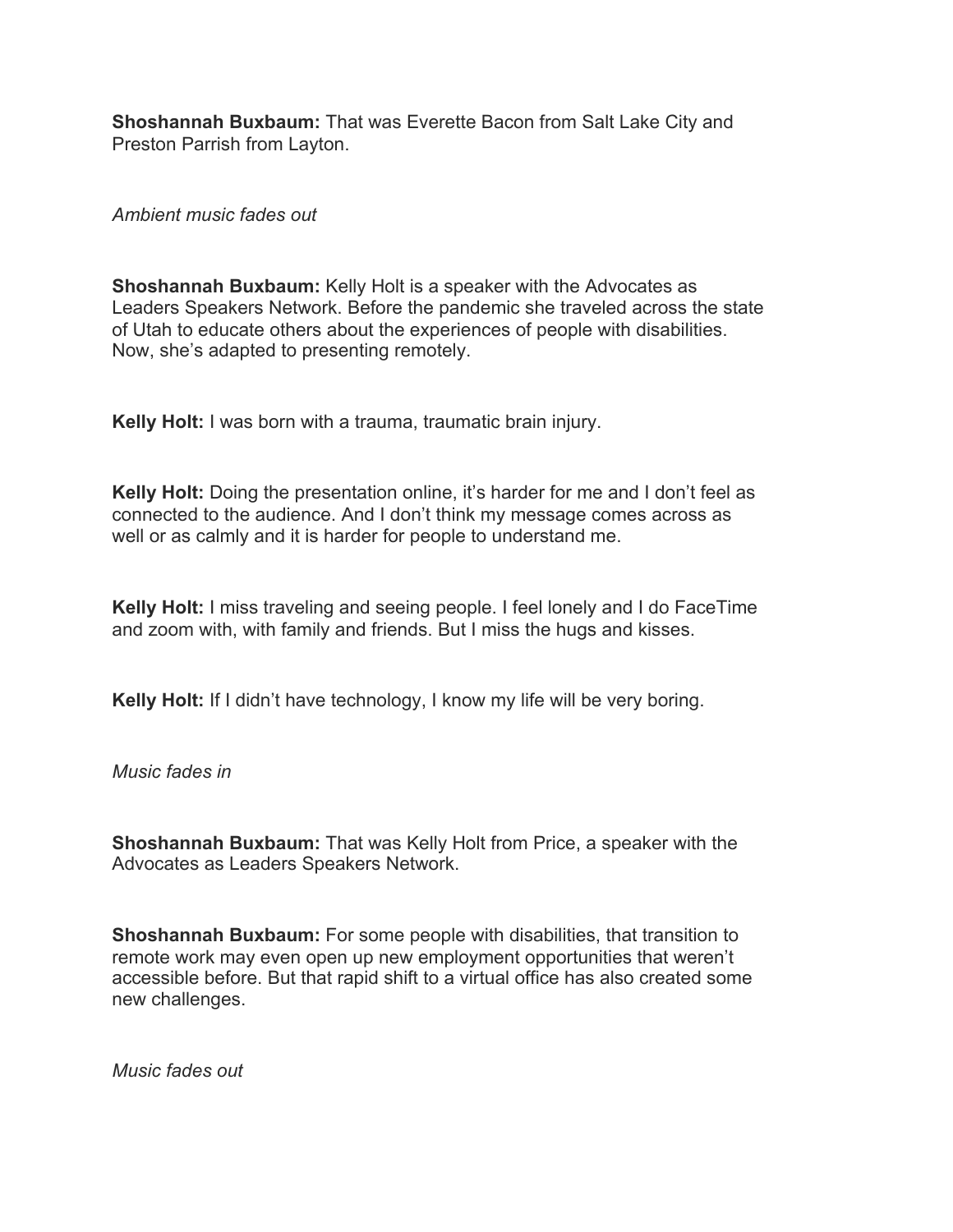**Shoshannah Buxbaum:** Hello. This seems to be a lot better with headphones actually so, um, yea. Captions are populating okay? You can, like, understanding everything?

**Katie Lynn Adams-Anderton:** Yeah, I just like, just takes me a minute to like, If I don't have captions, man. It takes me a while. And I have to, like, read lips. And it's a whole thing.

**Shoshannah Buxbaum:** Yeah, Yeah. No, and I feel so stupid. Because we've literally had this whole conversation about how like, zoom doesn't have built-in captions. And then I was like, oh, here, like, let's do a zoom.

**Katie Lynn Adams-Anderton:** It's okay. It happens all the time.

**Shoshannah Buxbaum:** So, I'm using Google Meet for my interview with Katie Lynn Adams-Anderton. It's got built in captions. That's key for Katie Lynn because she has auditory processing disorder and also has hearing loss. Now that virtual meetings are the norm — zoom has become ubiquitous.

**Katie Lynn Adams-Anderton:** So the biggest challenge is like zoom does not offer captions readily available. Most of the time organizations have to either pay, or the worst of all things, you have to have someone there typing for you.

**Shoshannah Buxbaum:** And by typing for you she doesn't mean professional closed captioning. She means a generous coworker furiously trying to type what everyone's saying in real time. Since we spoke, zoom has rolled out live captioning for some types of accounts. And there are also free professional captioning services that you can add on to zoom. But the problem is that most people don't even think about it.

**Katie Lynn Adams-Anderton:** I think it's genuinely like, just a forgetfulness of just like, how wide spectrum people need captions. Because like, I'm not deaf. And so I think a lot of times people think, because I can mildly hear, I should be able to, like, understand, mostly. And it's like, no, that's, that's not how this works.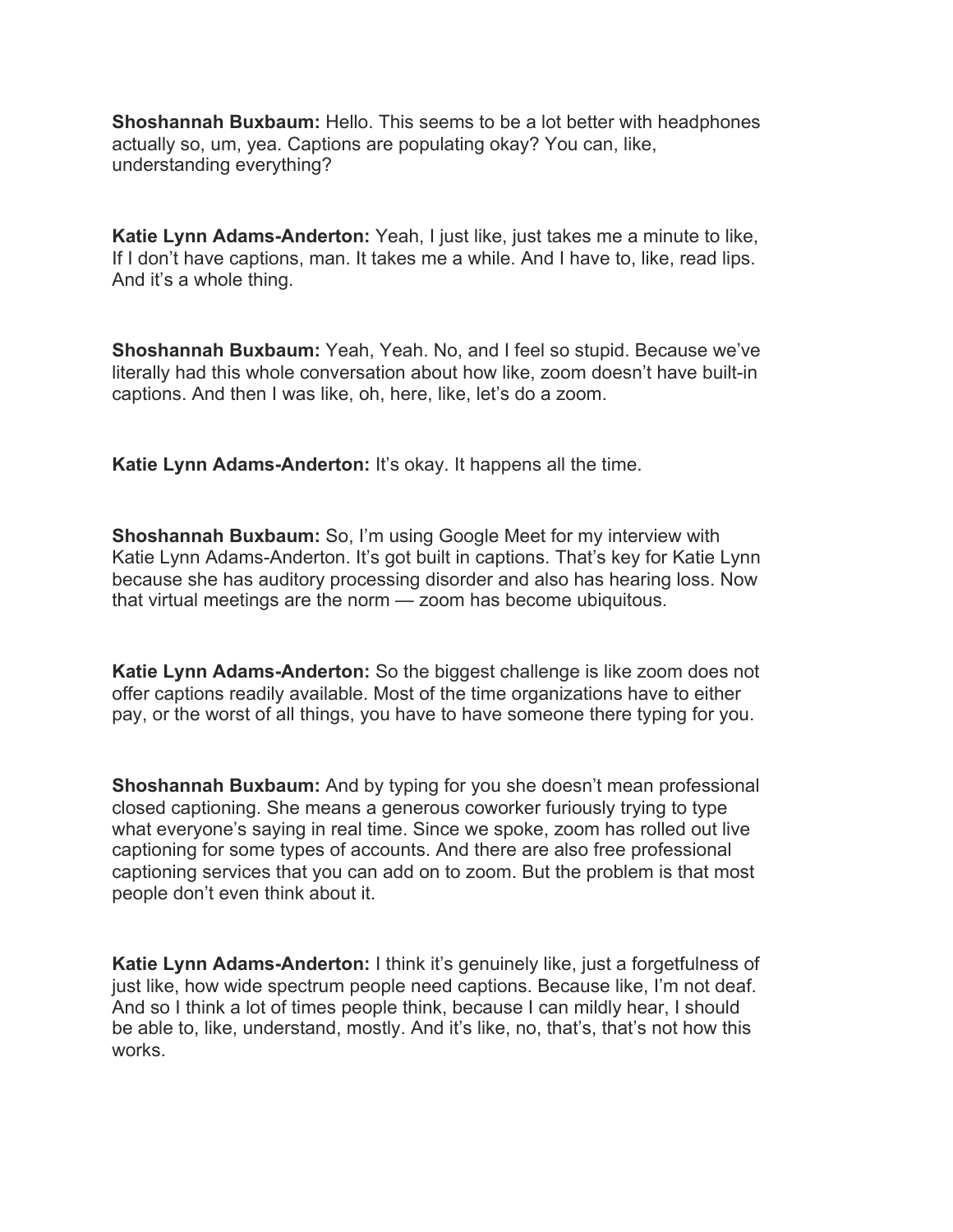**Shoshannah Buxbaum:** In elementary school Katie Lynn had severe ear infections. She had several surgeries and got tubes put in her ears. She didn't hear at all from first through third grade.

**Katie Lynn Adams-Anderton:** Because I didn't hear through those very important times. I don't hear correctly.

**Shoshannah Buxbaum:** She had surgery to graft a new eardrum to repair the damage from the infections. And she did eventually regain some of her hearing. But she continues to experience the symptoms of auditory processing disorder.

**Katie Lynn Adams-Anderton:** When people are talking at times, if I can't comprehend what they're saying. It basically sounds like the peanuts parents, the muffled-ness. And I have no idea what's going on.

**Shoshannah Buxbaum:** Katie Lynn has been hesitant to disclose her disability, and ask for accommodations, especially at work.

**Katie Lynn Adams-Anderton:** Sometimes people will think, sometimes, less of me, because I'm having to have these conversations. It becomes like this, like, weight of, like, is it worth it? Is it worth it to say something and say, I need captions?

**Shoshannah Buxbaum:** Sachin Pavithran is Executive Director of the United States Access Board. He says that it's common for people with disabilities to face workplace discrimination.

**Sachin Pavithran:** There's this ideology that people with disabilities are not as productive.

**Shoshannah Buxbaum:** But, it's the stigma around asking for tech accommodations that's actually making Katie Lynn less productive. Since she is constantly looking for time-consuming work-arounds. She's the vice president for compliance for a background screening company. She recently went to a virtual work conference. And there weren't any captions.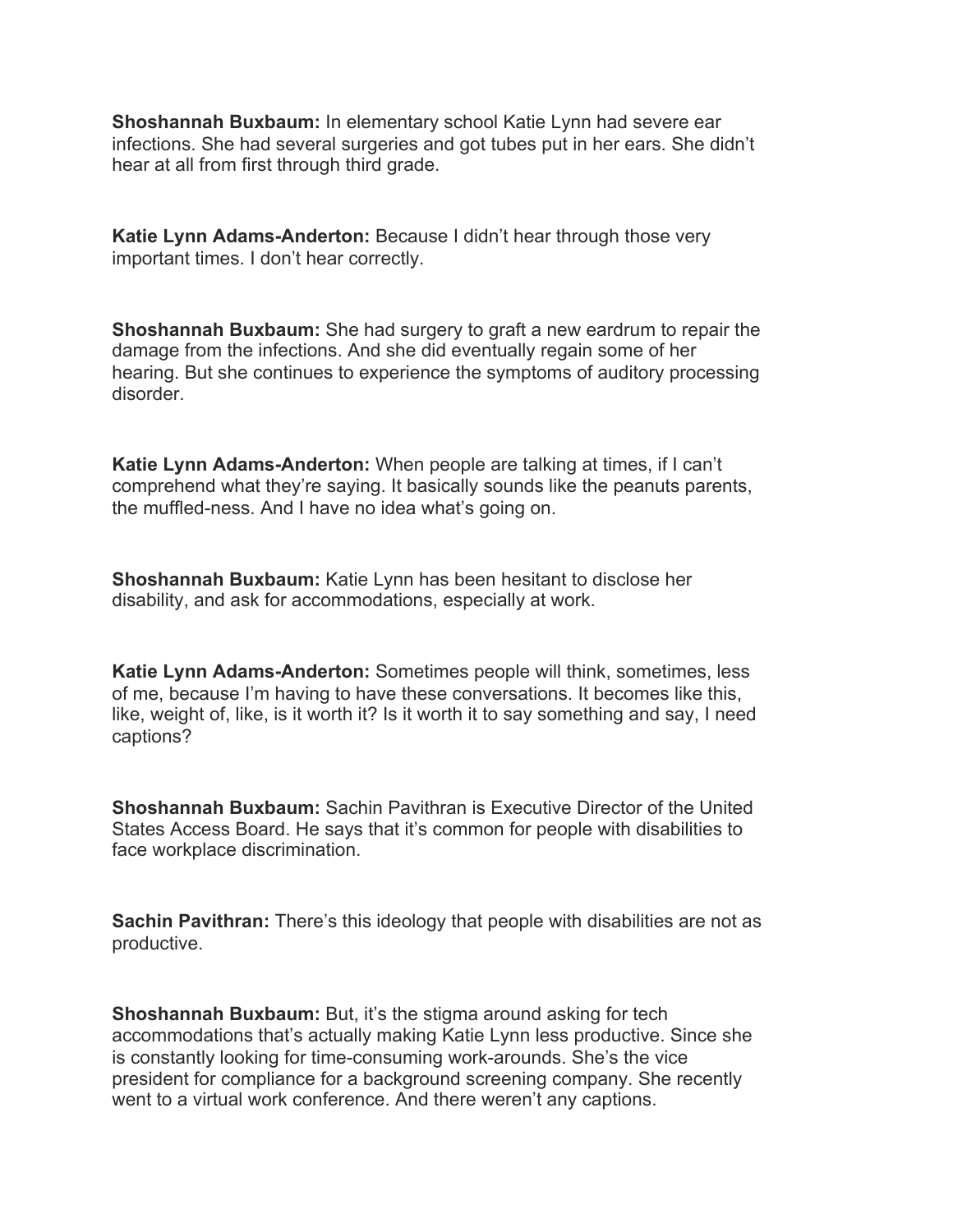**Katie Lynn Adams-Anderton:** So, I rewatched the conference two to three times per session, just so that I could capture it all.

**Shoshannah Buxbaum:** If she were in-person she could have asked the person next to her if she didn't catch something. Or she would have gone up to the presenter afterwards. That's a lot harder on zoom when everyone disappears the instant the meeting is over.

**Shoshannah Buxbaum:** And while remote work has created new challenges for Katie Lynn. For many people with disabilities remote work might actually expand employment opportunities. Here's Sachin Pavithran from the United States Access Board.

**Sachin Pavithran:** These are platforms, you know, people with disabilities have been advocating for, for a long time. Now, suddenly when everyone else kind of got forced to use this platform, all of sudden it's like, "Wow! This is amazing. We should do this!"

**Shoshannah Buxbaum:** Sachin is blind. And he's thrilled that remote meetings are now the norm. He acknowledges that his job is more accommodating than most. But, going to in-person meetings was a logistical challenge. A combination of taking publicly funded shuttles that ran infrequently. And shelling out for an uber to his final location.

**Sachin Pavithran:** I've got to meetings, and I'm standing in the hallway for like, a half an hour, 45 minutes, because there's really not a place for me to sit and wait. It's hard to explore when you're blind person, when you're by yourself.

**Shoshannah Buxbaum:** Transportation remains one of the biggest barriers to employment, says Sachin. In Utah, Just under 50% of people with disabilities have jobs at all. That's according to census data from 2018. And now that employers have been forced to adapt to remote work. There may be a lasting impact.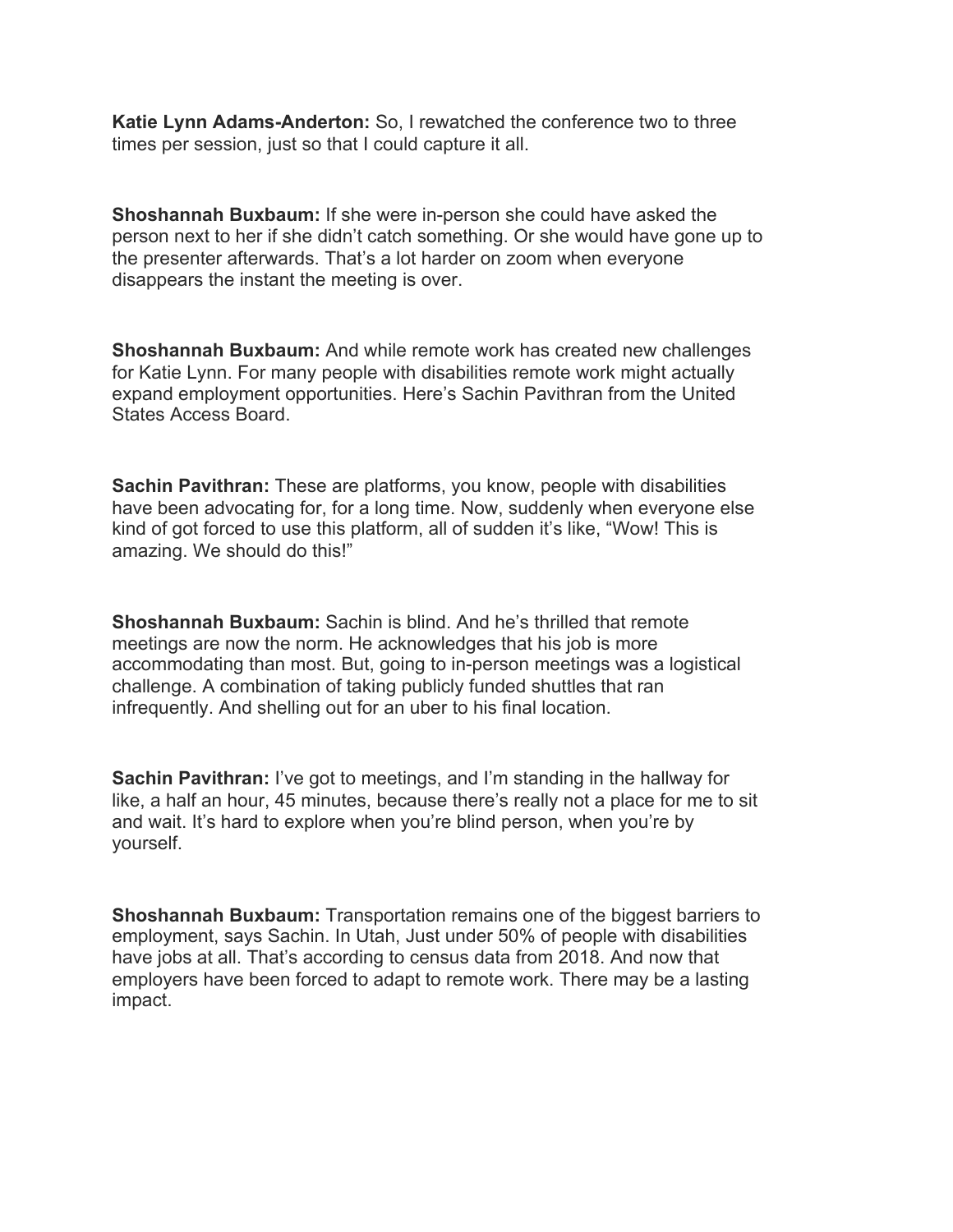**Sachin Pavithran:** I think because the mindset is shifting, there's going to be more opportunities for people with disabilities to apply for jobs that they might have not considered to apply for.

**Shoshannah Buxbaum:** It's still too early to know if there will be a permanent change. But, Katie Lynn hopes that this moment might provide an opening for people with disabilities to be part of the conversation.

**Katie Lynn Adams-Anderton:** I feel like at times, these decisions are being made by people who don't understand what, like, the other side of the coin is like. And so I just think it's important to get members of this specific community who might be affected, and just be able to help them in a way that's beneficial, so everyone has equal opportunity.

*Light bouncy music fades in*

**Shoshannah Buxbaum:** Despite there being a multitude of ways to connect virtually, technology still can't quite replicate that energy of being together physically. Especially when it comes to faith. Here's Amber Orvin.

*Light bouncy music fades out*

**Amber Orvin:** My disability is that I'm born with Ectrodactyly-ectodermal dysplasia, bilateral cleft chin, cleft lip, and palate. Or for short name of it is EEC.

**Amber Orvin:** I'm born and raised in the LDS Church. I'm the primary secretary and midsingles ward representative in my ward. I haven't done any of the, my church callings because of COVID-19.

**Amber Orvin:** Before it closed down, I was a volunteer as a cashier in my temple serving others. It was the highlight of my whole week.

**Amber Orvin:** Not being able to be together as ward members, and hug, and hug each other or see each other, face to face is hard.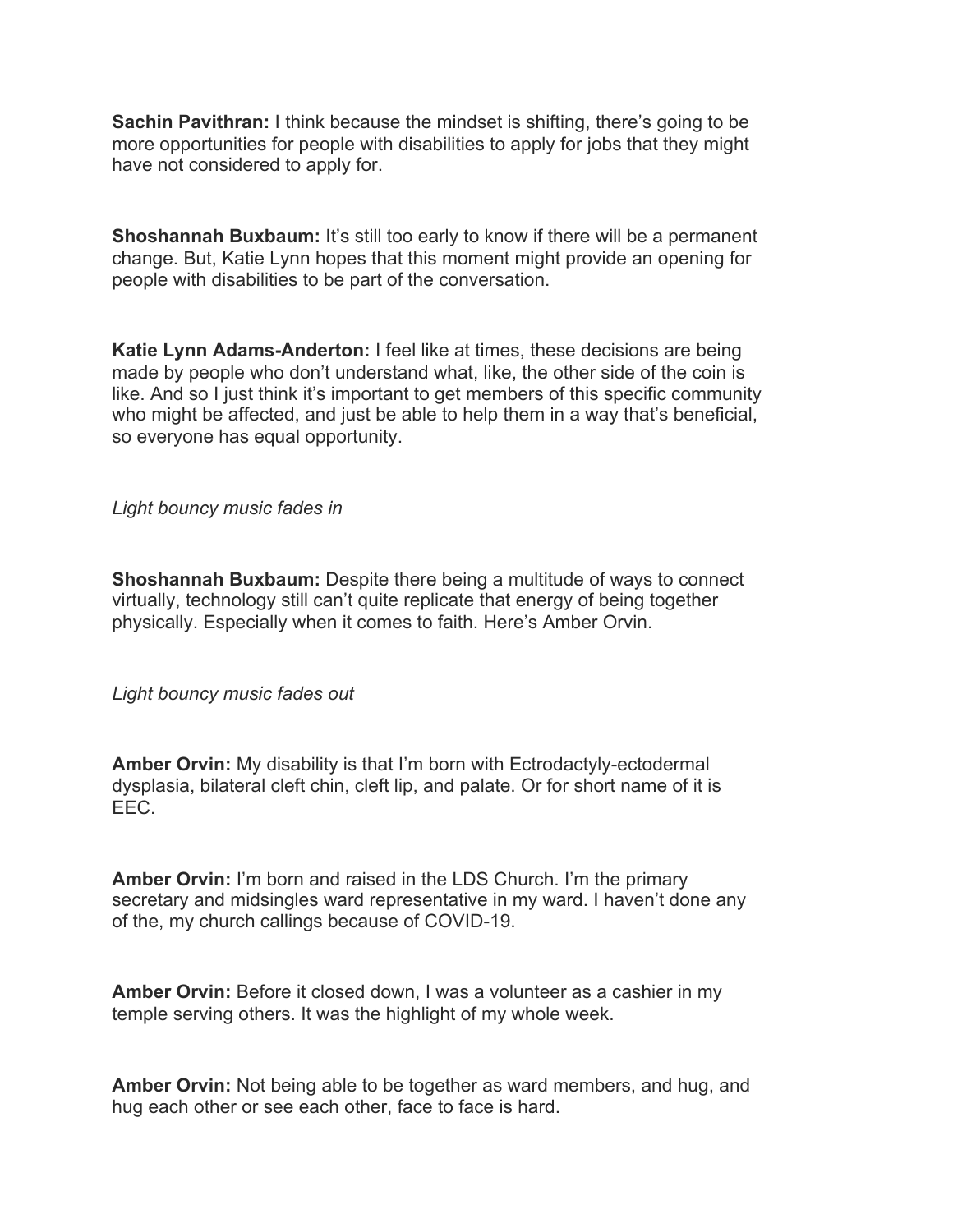**Amber Orvin:** That was my happy place. And it still is even if I can't go right now.

*Music fades in*

**Shoshannah Buxbaum:** That was Amber Orvin from Hurricane Utah. She's also a speaker with the Advocates as Speakers Network.

**Shoshannah Buxbaum:** Missing that in person connection has been in many ways the most challenging part of the pandemic. And for agencies that provide services to people with disabilities, they've been working hard to get people connected virtually. One organization even helped connect some people to the internet for the very first time.

*Music fades out*

**Nita Budo:** I am 80 years old. So this is all new to me.

**Shoshannah Buxbaum:** Before the pandemic, did you ever think that you'd be on zoom and doing all this stuff?

**Nita Budo:** Never, never. I never thought this would ever happen.

**Shoshannah Buxbaum:** Nita Budo lives in Price Utah. She attends virtual programs run by Active Reentry, an organization that provides services for people with disabilities living independently in the Eastern part of the state. It's mostly rural areas. Chris Haycock is Active Reentry's Community Integration and Youth Coordinator.

**Chris Haycock:** I never once thought that we would be using Zoom to provide services at all.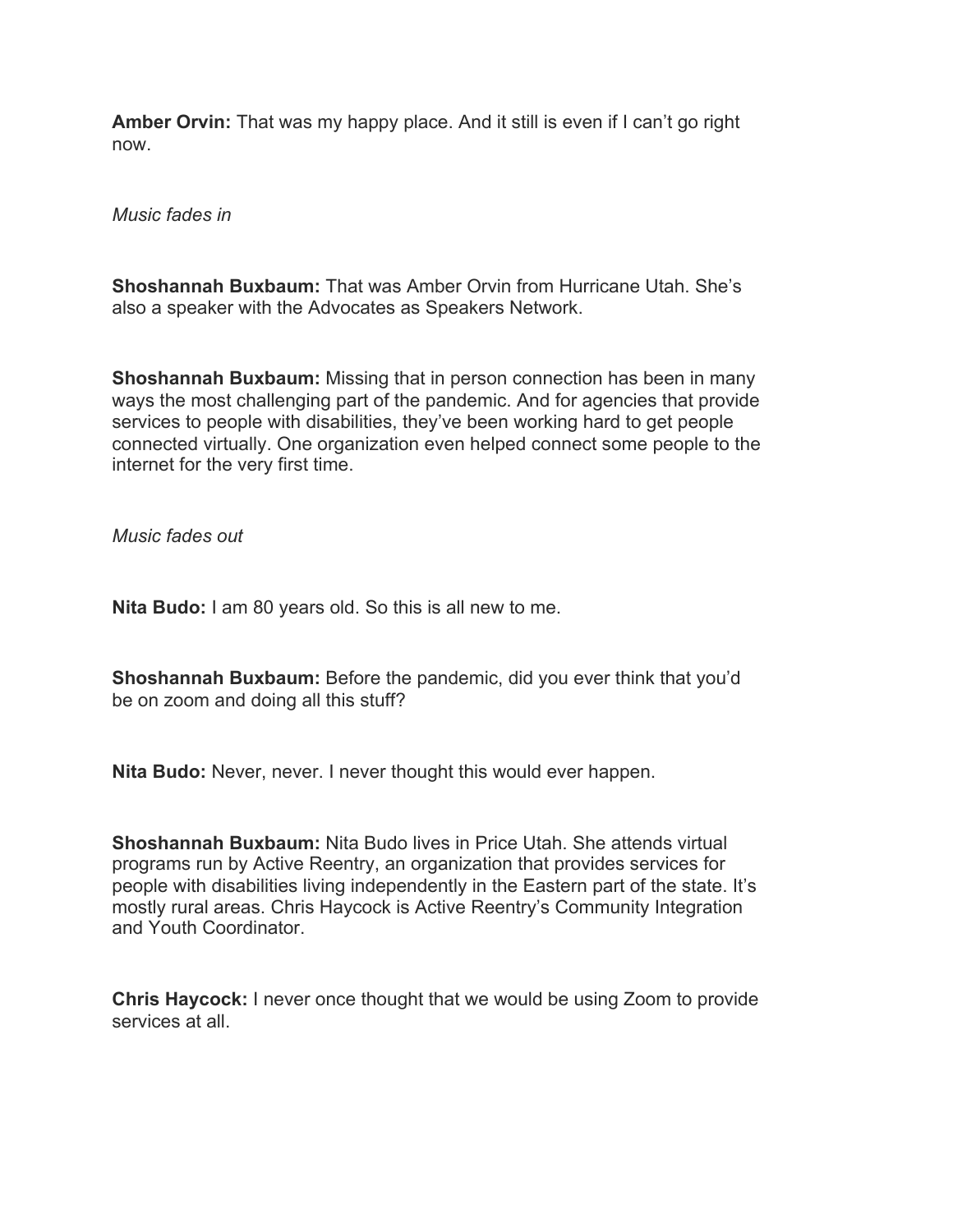**Shoshannah Buxbaum:** But within two weeks after some counties issued stay at home orders in mid-March, Chris had a slate of virtual programs up and running. Support groups for kids and adults, cooking classes, virtual visits to museums, zoos, and even to the US Capitol. But there was one issue. Many of their clients couldn't even get online.

**Chris Haycock:** Our big focus was to find those consumers that didn't have anything right then and there.

**Shoshannah Buxbaum:** Active Reentry purchased 24 tablets to give to their clients. And they've connected about a half dozen to the internet so far. The money came from the CARES Act. The next step? Training folks on how to use their new tech. Here's Nita again.

**Nita Budo:** We had a program, to where we were on the tablet, and they showed us how to go through everything too. But you know what, when your mind can't hold all this information, you've got to do it more than once.

**Shoshannah Buxbaum:** And Chris and his team were there to guide her through the process.

**Nita Budo:** And I think this is probably why I enjoyed the tablet. Because if somebody didn't have patience with you, then you would not want to participate.

**Shoshannah Buxbaum:** Chris was even there to help Nita get connected for our interview via zoom.

**Chris Haycock:** The box will come up and if you hit the blue one, it will say yes. So, do you want to practice that really quick?

**Nita Budo:** I do.

**Chris Haycock:** Okay, so I'll just go ahead and mute you. Now.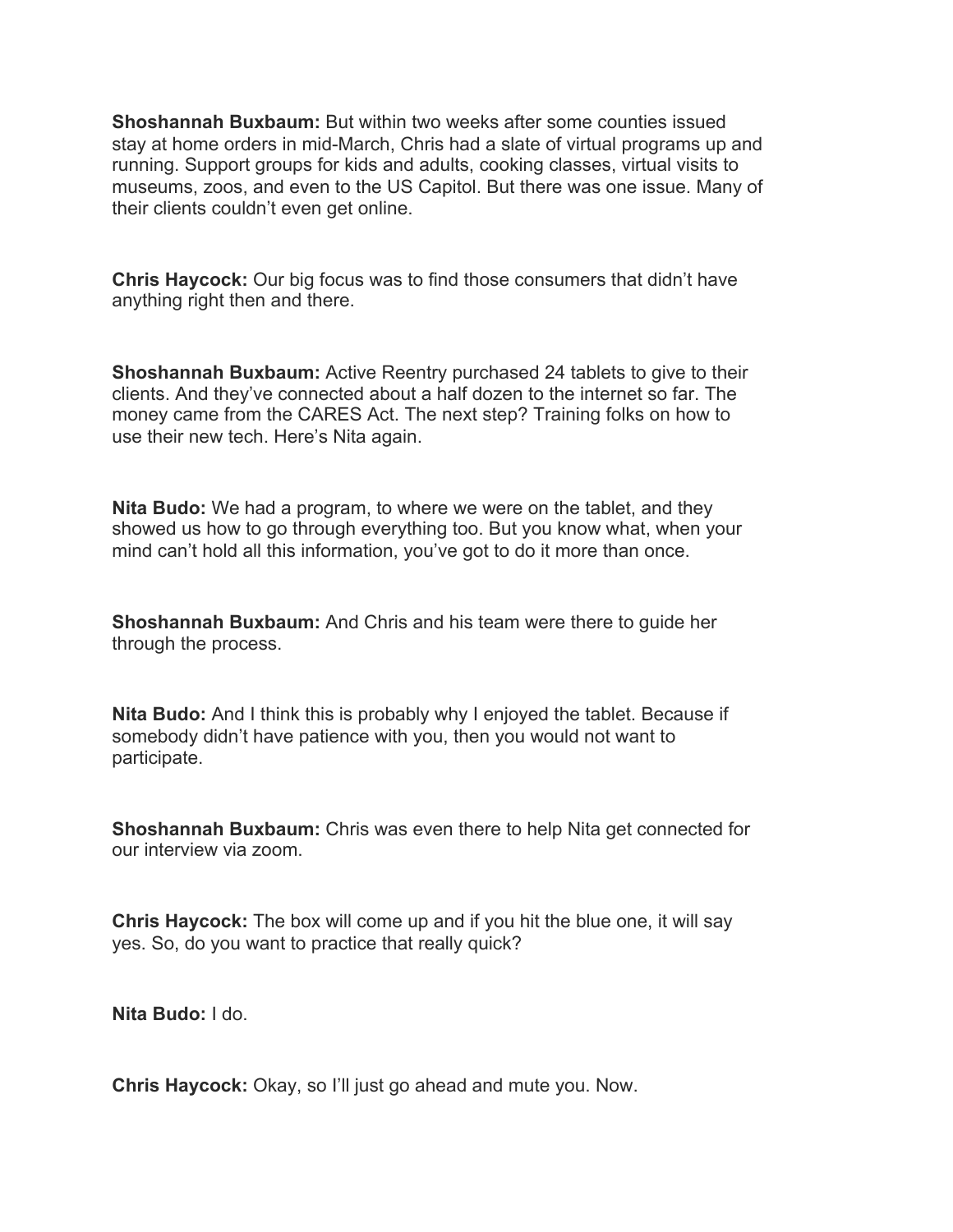*Chris Haycock's voice fades under*

**Shoshannah Buxbaum:** And It's important for people with disabilities to remain connected to their peers, says Chris. Nita's a widow and she lives alone.

**Nita Budo:** If you're not connected to other people then I says, you can go into depression or, or feel loneliness and such like that. So I says, this is, this is a good program to be on.

**Shoshannah Buxbaum:** Arven Hansen also just got on the internet for the very first time. He was born with a cognitive disability. And has been going to Active Reentry programs for the past twenty years. But they're not quite the same virtually.

**Arven Hansen:** This is better than nothing. Better than nothing. I'm kind of a social person. That's what's been hard on the whole thing is that you can't interact with people like you should. I'm probably not the only one. Probably not. Mainly, before all this happened, we used to get together and that's the main part of the program. You meet friends for life.

**Shoshannah Buxbaum:** Arven and Chris first met 12 years ago. When Chris first started working for Active Reentry.

**Arven Hansen:** In the very beginning I started calling him Christopher Columbus, as a nickname.

**Shoshannah Buxbaum:** Why do you, why is that his nickname?

**Arven Hansen:** I dunno. It just came to me.

**Shoshannah Buxbaum:** And it just stuck. Chris and Arven have become close over the years. And it's like that for most of Chris' other clients too.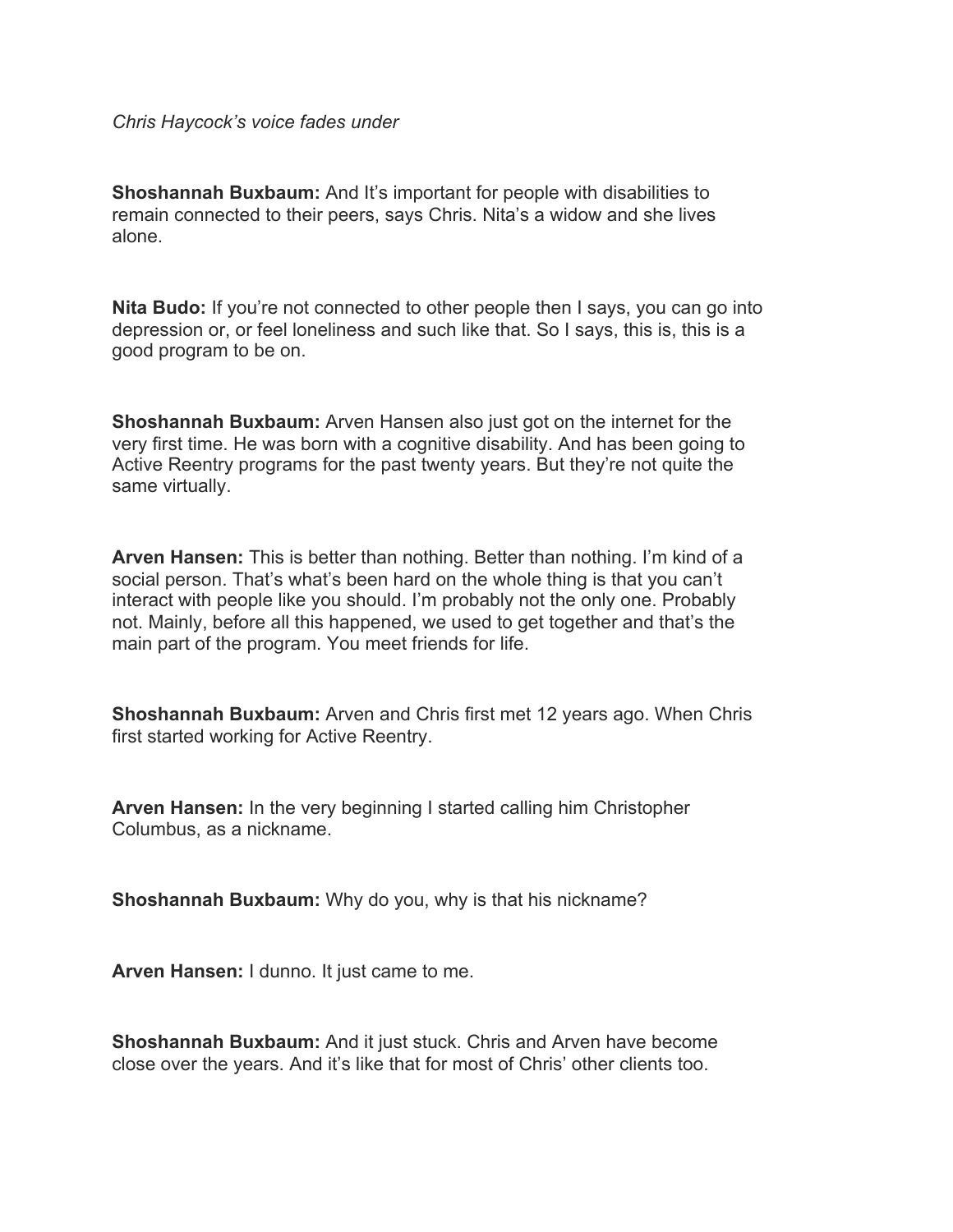**Chris Haycock:** We're their support system. And a lot of them, you know, we, they, they probably view us as family, you know, they feel comfortable. We've had that connection with them for years.

**Shoshannah Buxbaum:** Arven's not sure if he'll keep using the internet after the pandemic is over. As for Nita, she's hooked. She loves the cooking classes that Active Reentry offers. And that got her looking online to look for some new recipes.

**Nita Budo:** I started into this plant-based foods. I was looking at soups and I was looking how to make rice. I says, it was a lot of fun to thumb through it.

**Shoshannah Buxbaum:** And she's even thinking about buying a smartphone to do video calls with her children and grandchildren. And if she does, Chris will be there to help her set it up.

*Music fades in*

**Shoshannah Buxbaum:** Technology doesn't have to mean something fancy or new, or even high tech. Jordan Snell is interested in machines that we often take for granted. Until they're not working that is. He's studying technology and engineering education at Utah State University. He also has a side business.

*Music fades out*

**Jordan Snell:** So I fix lawn mowers, leaf blowers, weed eaters, snow blowers this time of year.

**Jordan Snell:** I'm kind of an oxymoron. I have cerebral palsy. I have terrible dexterity. But I love nothing more than working with my hands and figuring out how things work and why they're not working.

**Jordan Snell:** So, but because of the pandemic, I only did a few jobs in the summer for established clients. It was quite the financial hit over the summer.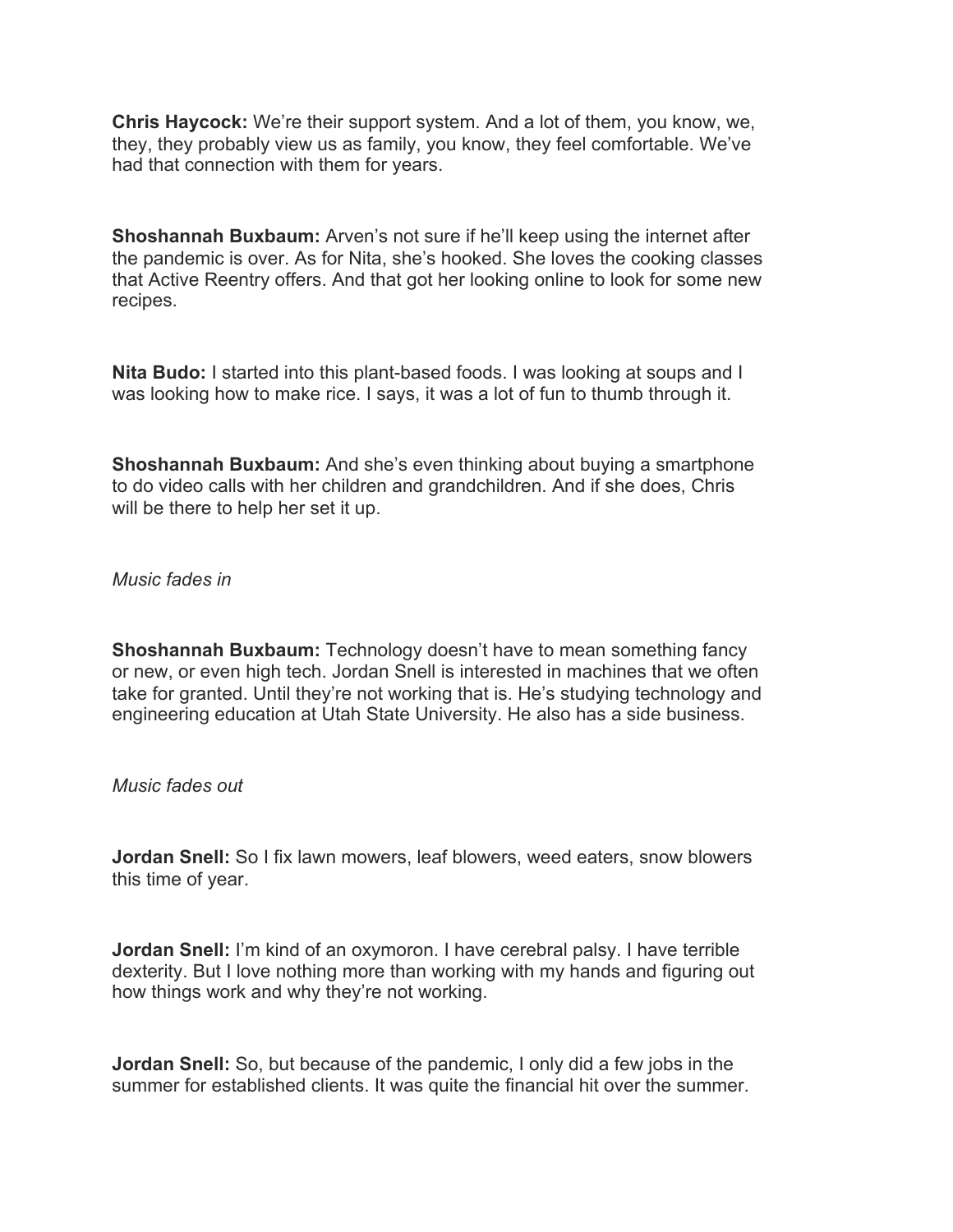**Jordan Snell:** So, my wife also has cerebral palsy, she's actually a quadriplegic which means she's in a power wheelchair.

**Jordan Snell:** And that's the other reason I've had to be careful is because of her quadriplegia. She's at a much higher risk for complications if she did get COVID-19.

**Jordan Snell:** Back when I was single and it was just me I'd probably say whatever if I get it I get it, but if she gets it It wouldn't be good.

*Music fades in*

**Shoshannah Buxbaum:** That was Jordan Snell from Logan.

**Shoshannah Buxbaum:** Back in late March. A group of women in their 70s decided to take their knitting group online. It was a seamless transition. Well, mostly.

*Music fades out*

**Cheryl Hart:** I totally lost your invitation. It's like, ah! *\*laughter\**

**Catherine Sharpsteen:** Well, so here's, here's a little secret, Cheryl. This is what zoom calls a recurring meeting, the number never changes.

**Cheryl Hart:** Now I can see everybody. There's Marianna! Hi Marianna!

**Marianna:** Hi!

**Catherine Sharpsteen:** Oh you know what, this is probably *\*zoom bell\** everyone who's coming, good.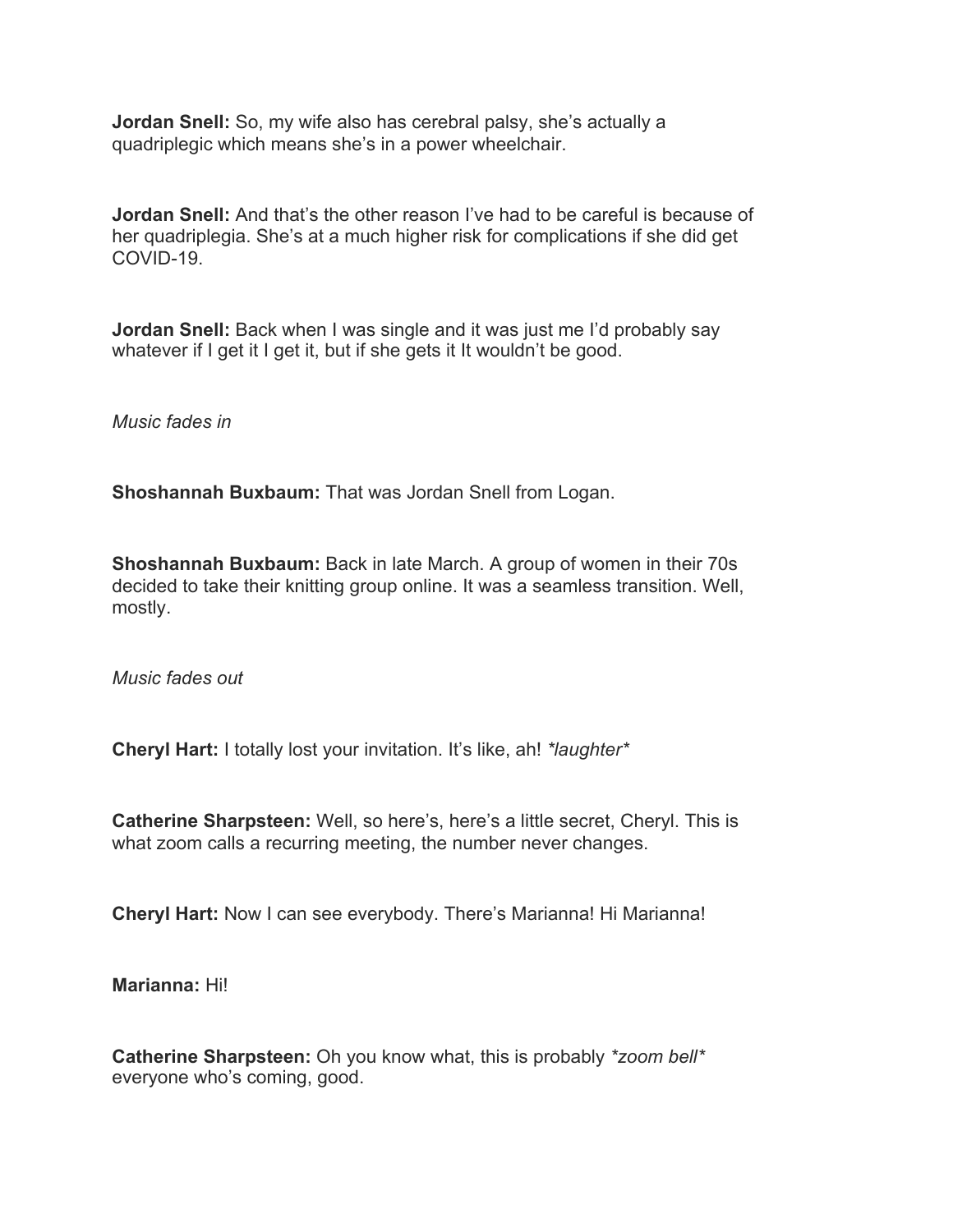**Shoshannah Buxbaum:** This is Catherine Sharpsteen.

**Shoshannah Buxbaum:** How did you become the zoom organizer?

**Catherine Sharpsteen:** The hostess with the mos-tess?

**Shoshannah Buxbaum:** Her writing group had moved online. And she realized that zoom was really easy to use. It also helped that she decided to invest in a premium zoom account. With no limit on the length of meetings.

**Catherine Sharpsteen:** And then I just sent out an email and I said, Hey, I'm hosting this week, and I'm not going to clean my house. But you know, come anyway. \**laughter\**

**Cheryl Hart:** It's not quite the same. But you know, the difference between canned music and live music, if you are in the room with the music, it enters your body in a different way.

**Shoshannah Buxbaum:** This is Cheryl Hart. A retired singer and one of the group's longtime members. A small but significant difference about meeting virtually?

**Cheryl Hart:** We have to bring our own snacks. And eat them here and we don't get to share. \*laughs\* Because everybody is a really good cook and people bring really honest, good true snacks, not just junk.

**Shoshannah Buxbaum:** Karen Hamilton was the one who originally started the group about eight years ago, after she retired from teaching.

**Karen Hamilton:** I've always wanted to know how to knit and I said, that is one of my goals when I retire. I want to learn how to knit. And I thought the best way to do it is start a knitting group, and then they could teach me.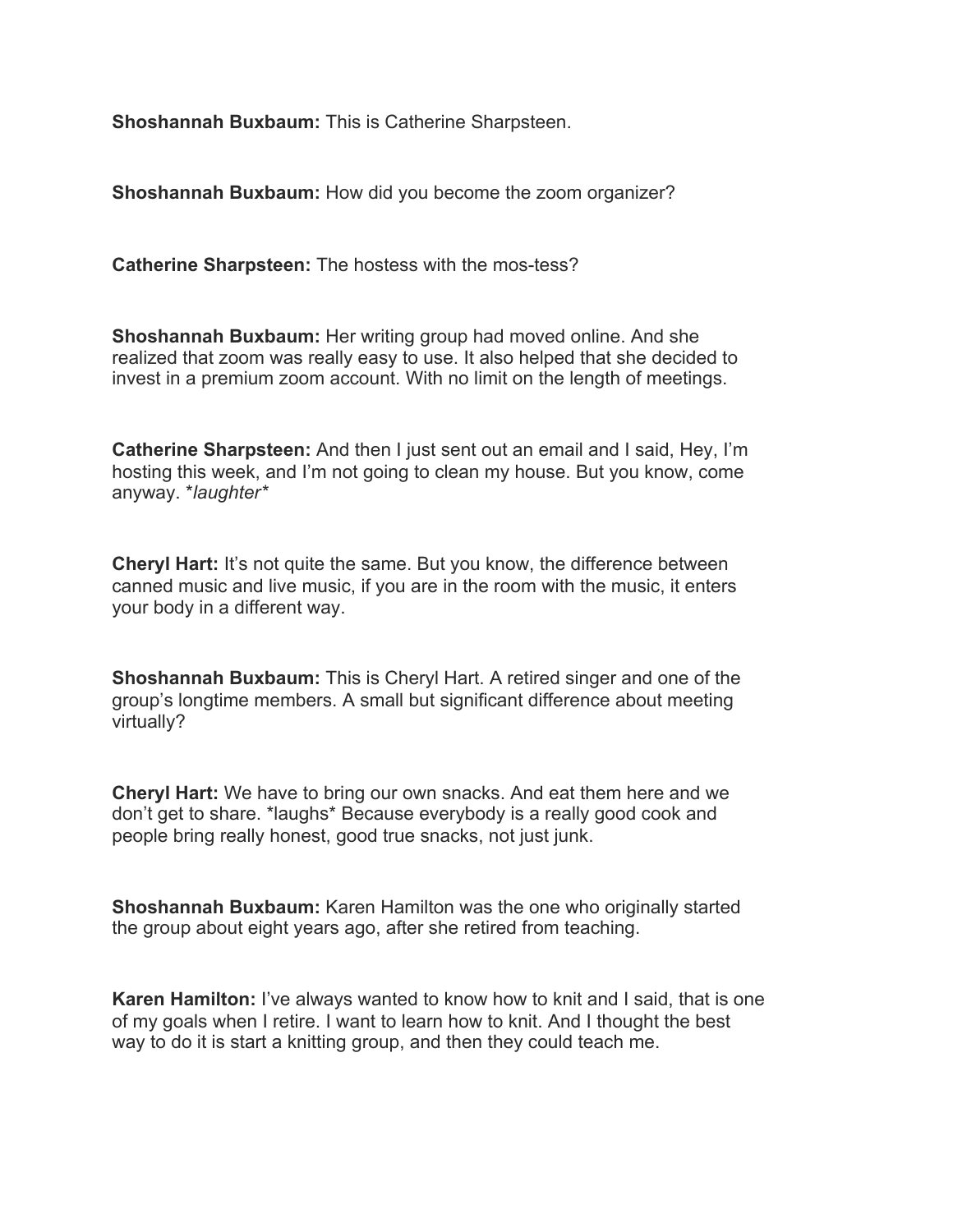**Shoshannah Buxbaum:** Do you view yourself as like the organizer here, the glue?

**Karen Hamilton:** Not at all. No, no. What I do is like I'm one of those instigators. I get things started, man, I pull back and just let it go.

**Shoshannah Buxbaum:** And she really did just let it go. You don't even have to know how to knit to be part of the group. All handcrafts are welcome, crocheting, embroidery. And when Catherine Sharpsteen first joined the group she wasn't crafting per se. She was using the time with the group to sort her husband's baseball card collection.

**Catherine Sharpsteen:** He had gone into the nursing home, and that those cards had to go somewhere.

**Shoshannah Buxbaum:** Her husband had dementia. And the group helped her through it as she watched him slip away. And then they supported her when he died about two years ago.

**Catherine Sharpsteen:** For me talking is, really, really, makes a big difference. If something upsetting has happened to me. I want to talk about it. I think all of us at one time or another have sort of told our life story to the group. And that's really cathartic. And, you know, it really creates bonds.

**Shoshannah Buxbaum:** The group is a support system for the women. To navigate a new phase in their lives. Here's Cheryl again.

**Cheryl Hart:** When you are younger and you have a family to deal with and jobs, you don't, I didn't have a cohesive female component to my life. I mean, I had friends and we did things with them. But it wasn't, it wasn't the continuity that I have with these people just wasn't there.

**Shoshannah Buxbaum:** And the conversation is lively too. Cheryl often brings a quote for the group to discuss.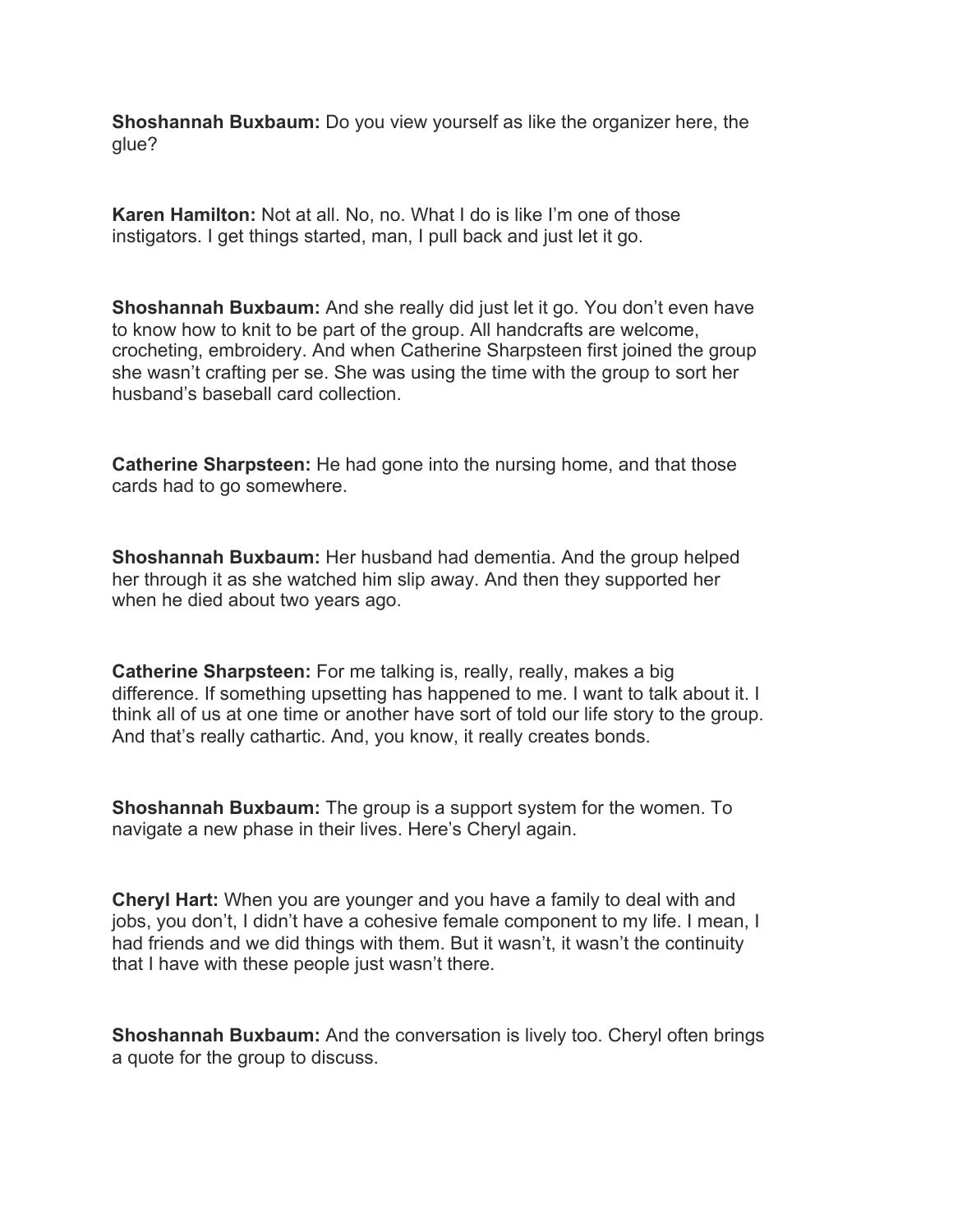**Cheryl Hart:** So William Seward says, "There was always just enough virtue in this republic to save it. Sometimes none to spare." *\*laughter\**

**Catherine Sharpsteen:** Yup. That's for sure.

**Shoshannah Buxbaum:** When the pandemic started Catherine Sharpsteen knew that she needed to find a way for the conversation and the relationships to continue. They needed each other more than ever during the pandemic. The group now meets every week. Instead of every other.

**Catherine Sharpsteen:** I didn't realize how long this would go on. But I realized that there would be a psychological need for people to keep in touch.

**Shoshannah Buxbaum:** The group's always been about more than helping each other troubleshoot their projects. But now, it's even more so. Here's Karen again.

**Karen Hamilton:** I mean, half, most of the time now, we don't even know what each other's working on. Sometimes we'll say, Well, what are you working on? And they'll hold it up. But typically, it's more about "Good to see you."

**Shoshannah Buxbaum:** And "good see you" tends to morph into talk about COVID.

**Karen Hamilton:** We're really scared of this. My husband and I are very, very afraid. And yeah, some, some other people in the group are too because in the knitting group because they have reason to, you know, most of us have compromising medical stuff. So, it's, it is a big deal.

**Shoshannah Buxbaum:** Cheryl's husband Steve recently recovered from renal carcinoma. She has asthma. If she contracts the virus, she's worried that she'll die.

**Cheryl Hart:** So, I internalize the stress. Being able to meet with my friends on zoom lessons that anxiety.